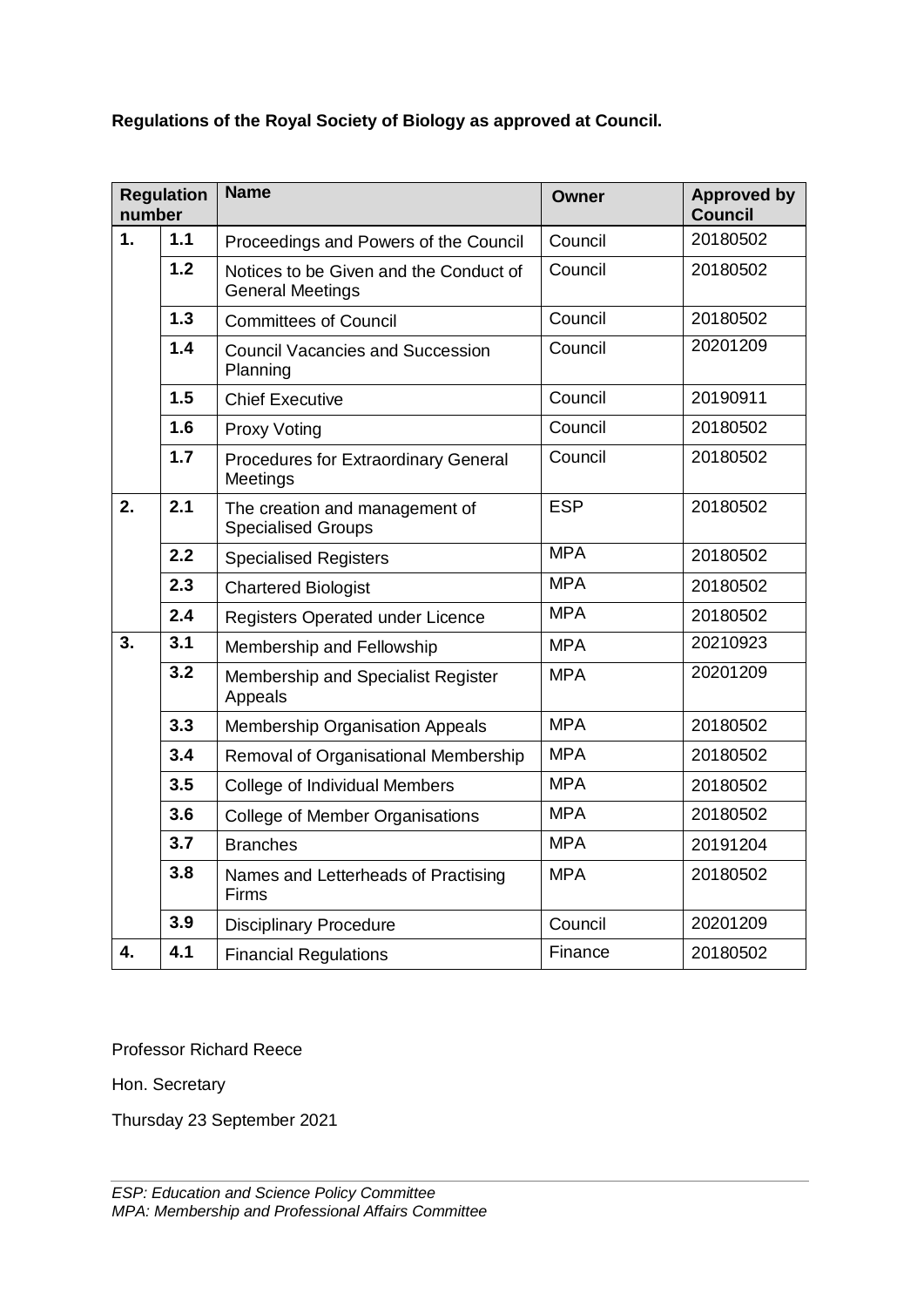

## **Proceedings and Powers of the Council**

- 1. Council made these regulations under Bylaws 34 and 35.
- 2. The minimum period of notice to be given to members of the Council that a meeting is to be held shall be seven calendar days.
- 3. The President shall act as the Chair of the meetings of the Council but, in their absence the Chair shall be taken by a member of Council nominated by the President.
- 4. When there is not unanimity of the Council on a resolution, the vote shall be taken by a show of hands. In the event of an equality of votes, the Chair of the meeting shall have an additional casting vote.
- 5. A meeting of the Council shall be quorate if at least eight of the 15 members of Council are present, either in person or virtually.
- 6. This Regulation is effective from 2 May 2018.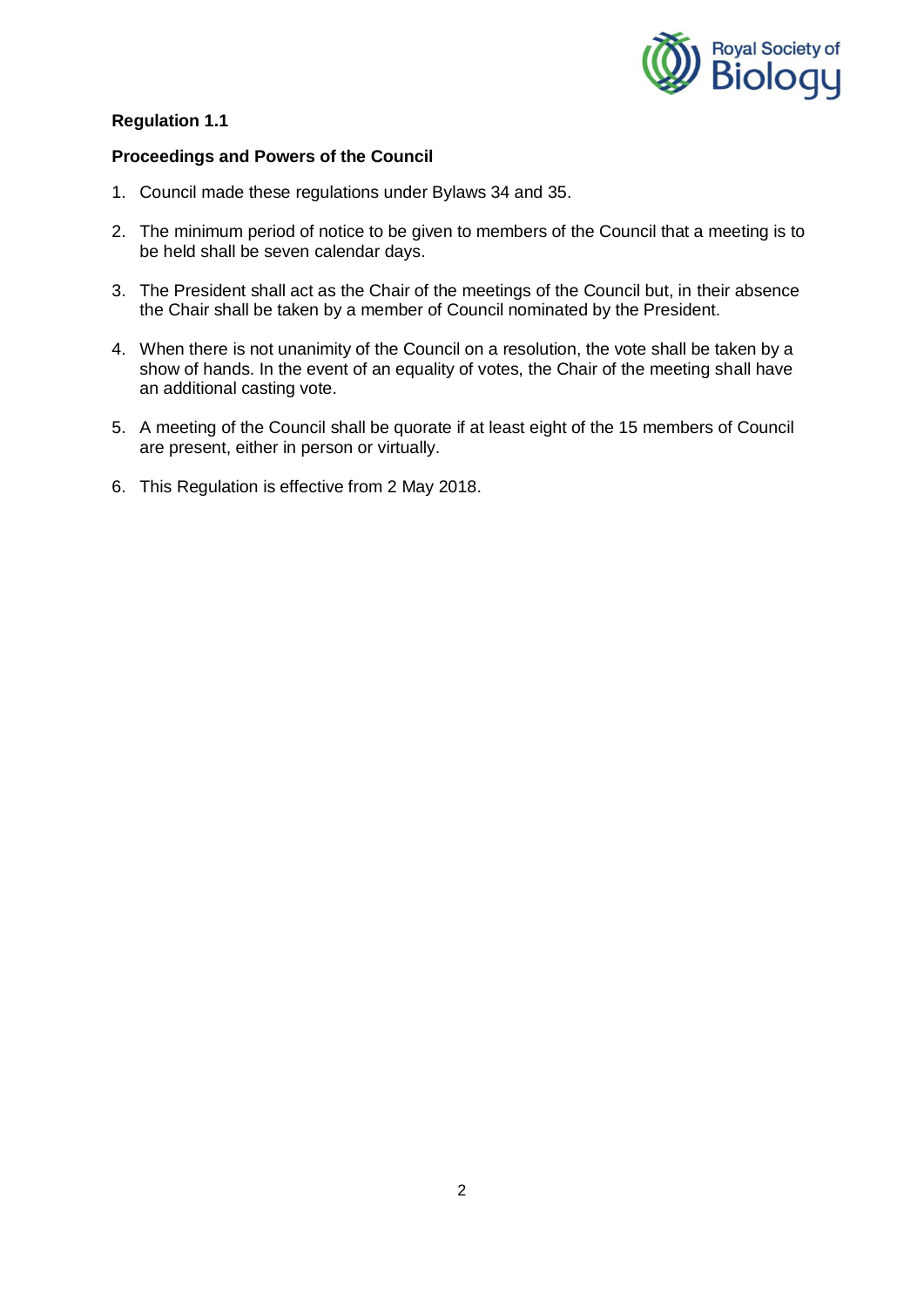

## **Notices to be Given and the Conduct of General Meetings**

1. Council made these regulations under Bylaws 50, 51, 53, 54 and 59.

### 2. **Notice of General Meetings**

2.1. Save in the special circumstances provided for in Bylaw 53, the Council shall be responsible for convening General Meetings. Announcement of the date and place of a General Meeting shall be given to members by a notice in the Society's journal, or by electronic or other written communication, appearing not less than 6 weeks beforehand.

### **3. Notice of Special Resolutions for General Meetings**

- 3.1. For a Special Resolution to be considered at a General Meeting it must be proposed by the Council or have been proposed, with the support of at least ten Individual Members and/or Member Organisations, to the Chief Executive in writing at least four weeks before the date of the General Meeting.
- 3.2. Every resolution put to a General Meeting of the Society shall be decided in the first instance on a show of hands together with the proxy votes submitted. Upon the result of the show of hands any member present and entitled to vote may demand a formal count immediately following the declaration of the vote.
- 3.3. Every member personally present and entitled to vote shall be entitled to one vote on each matter to be decided in their respective College and in the case of an equality of votes the person presiding at the Meeting shall be entitled to a second and casting vote.
- 3.4. No objection shall be made to the validity of any vote except at a meeting at which such vote shall be tendered and every vote not disallowed at such meeting shall be valid. The person presiding at the meeting shall be the sole and absolute judge of the validity of every vote tendered at any meeting.

#### 4. **General Meetings**

- 4.1. The President shall take the Chair at General Meetings, save that in their absence a member of Council nominated by the President shall do so.
- 4.2. Save for the provision of Bylaw 54 a General Meeting may be adjourned only with the agreement of at least three quarters of those present.
- 4.3. The wording of all resolutions proposed shall be available at least 21 days prior to the General Meeting, by publication on the Society's website, or by a request to the Chief Executive.

## **5. Extraordinary General Meetings**

5.1. A General Meeting, other than an Annual General Meeting, shall be convened by requisition as set out in Bylaw 50. If no Extraordinary General Meeting has been convened within two months of the receipt of requisition, one may be convened by the requisitionists or any of them being at least a simple majority in number of them,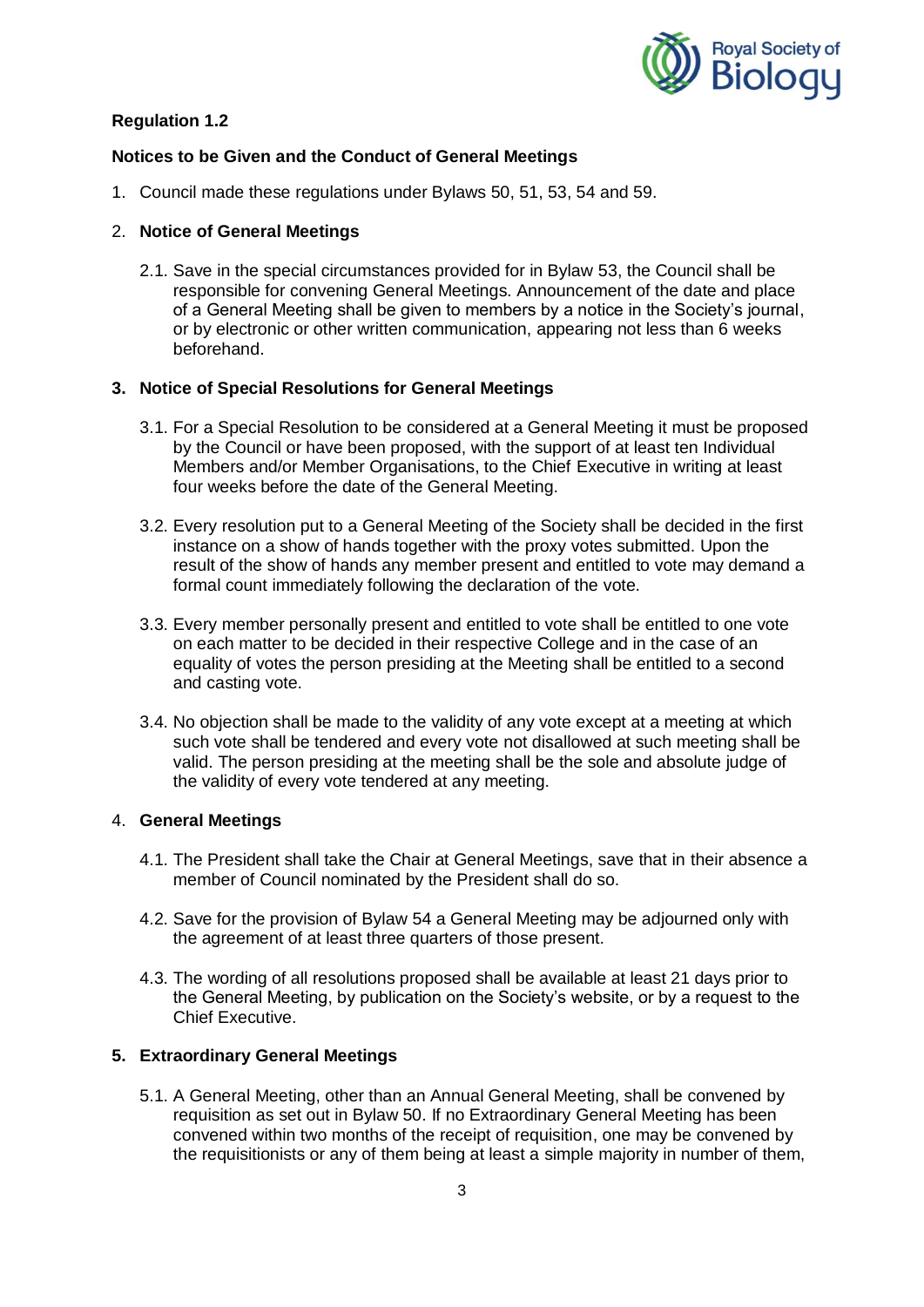

in the same manner in which General Meetings are convened by the Council, and only for such purposes as specified in the requisition. Any such Extraordinary General Meeting shall be convened not later than three calendar months after the expiration of the initial period of two months.

## 6. **Notices to Members**

- 6.1. Other than a notice for a General Meeting, notices to members shall be sufficiently given if printed in an issue of the Society's journal or published on the Society website which is public at least twenty-one days before the event concerned.
- 7. This Regulation is effective from 2 May 2018.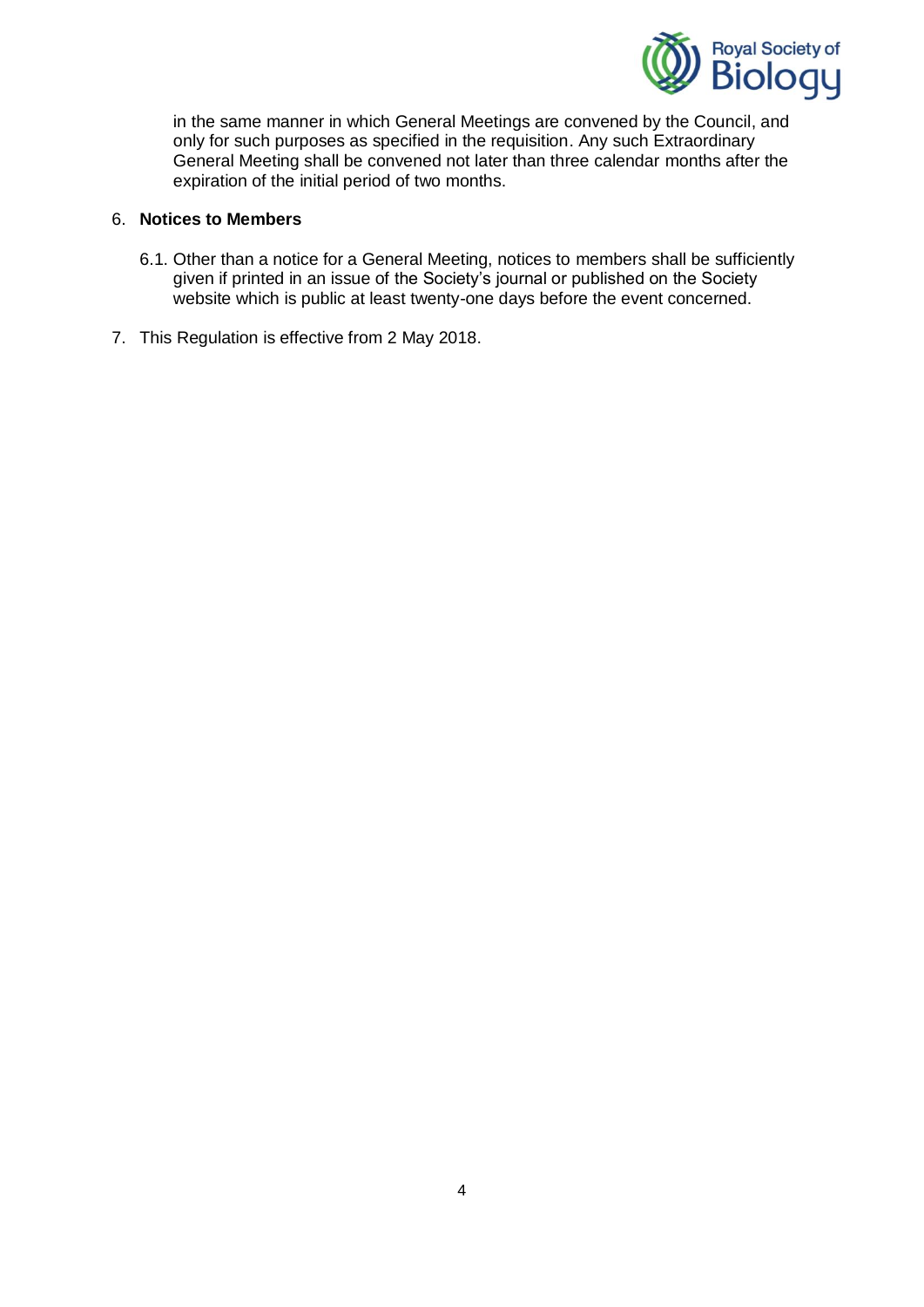

## **Committees of Council**

1. Council made these regulations under Bylaws 21 and 35.

### **2. Committees**

- 2.1. The Principal Committees of the Council shall comprise:
	- 2.1.1. Education and Science Policy (ESP) Committee
	- 2.1.2. Membership and Professional Affairs (MPA) Committee

#### 2.2. The statutory Committees of Council shall be

- 2.2.1. Finance Committee
- 2.2.2. Audit Committee
- 2.2.3. Professional Matters Committee and Appeals Panel, as required
- 2.3. Other Committees of Council shall be
	- 2.3.1. Remuneration Committee (General staff)
	- 2.3.2. Remuneration Committee (CEO)
	- 2.3.3. Fellowship Committee

## **3. Committee Workings**

- 3.1. Chairs of Principal Committees are appointed by Council. They may establish other sub-committees or task and finish groups as required. Each shall have clear terms of reference as approved by Council.
- 3.2. Chairs and members of Principal Committees shall be Individual Members or approved representatives of Organisational Members of the Society.
- 3.3. The period of office of Chairs and members of Principal Committees is normally four years. A maximum of two consecutive terms may be served.
- 3.4. Only the Chair and committee members may vote at meetings of the committees.
- 3.5. Employees of the Society who are in attendance at committee may not vote.
- 3.6. The President is entitled to attend any Principal Committee of the Society but is not entitled to vote.
- 3.7. The Chief Executive is an *ex officio* member of the Principal Committees and Statutory Committees of Council; the Chief Executive's personal attendance at any working group shall be at their discretion. The Chief Executive may not vote.
- 3.8. Each Principal Committee shall have the power to remove or suspend from membership of a working group any or all of the members of a working group that reports to it. The power shall only be used if that member or working group shall unreasonably fail to comply with the policy of the Council or with the decisions of the Principal Committee. This power shall only be exercised after approval by the Council, except in circumstances where the reputation of the Society is considered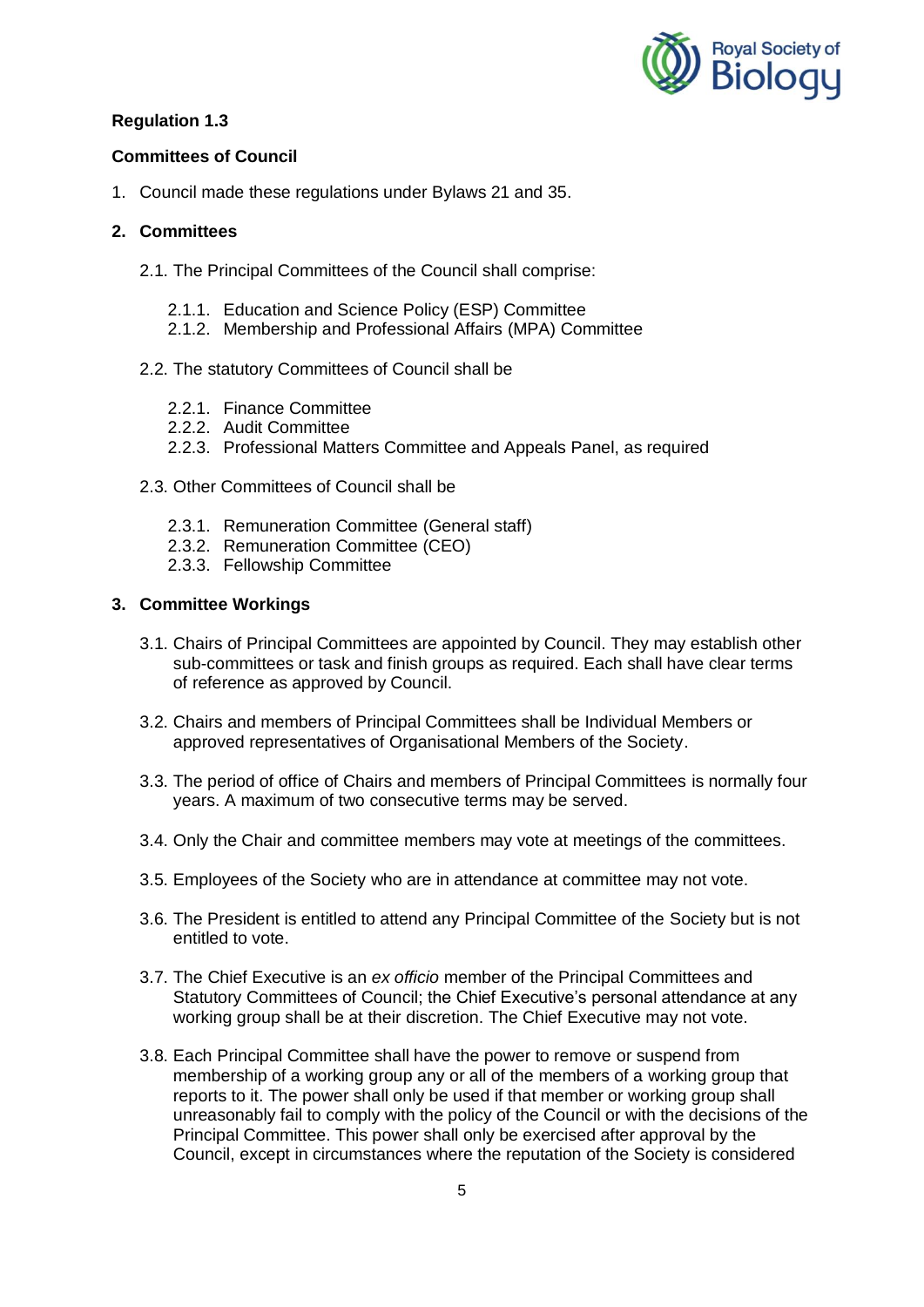

by the Principal Committee to be in jeopardy of being brought into disrepute by the member or group.

- 3.9. Any appeal against the use of the power in the preceding paragraph shall be made in writing to the President within five working days of formal notification and shall be considered by a panel of three members or Fellows in good standing appointed by the President. The decision of the panel shall be final.
- 3.10.Committees meet at least once per year, with extraordinary meetings as appropriate,
- 3.11.Finance Committee is chaired by the Honorary Treasurer.
- 3.12.The Audit function is the responsibility of the Audit Committee which shall report directly to Council. The Chair will be appointed by Council and may not be a member of Council or the Principal Committees. The appointee may be from outside the membership. The Audit Committee shall have at least one member external to the Society's individual membership.
- 3.13.The Finance Committee consists of members of Council and at least one external member in accordance with clearly defined terms of reference. Council shall approve such terms of reference and review them every three years as a minimum.
- 3.14.Remuneration Committee (General staff) consists of the President, Honorary Treasurer and the chair of the Audit Committee plus a Chair, who shall normally be a Fellow but not a current member of Council. The Chief Executive will normally be in attendance.
- 3.15.Remuneration Committee (CEO) consists of the President, Honorary Treasurer the chair of the Audit Committee plus a Chair, who shall normally be a Fellow but not a current member of Council.
- 3.16.Committees may meet virtually and, for the purposes of voting or ensuring meetings are quorate, any committee member may join a physical meeting of their committee via remote audio or video link and be considered to be in attendance.

#### **4. Responsibilities of Committees**

- 4.1. Committees, including Finance and Audit Committee, are responsible for:
	- 4.1.1. the development and implementation of their remit and terms of reference, subject to approval by Council
	- 4.1.2. the terms of reference and remit of any such working group set up by the Committee including any internal audit function
	- 4.1.3. risk management which overall shall fall within the remit of the Audit **Committee**
	- 4.1.4. reporting their activity to Council
	- 4.1.5. identifying and reviewing the need for working groups and other activities, and the membership of those groups, subject to approval by Council. In particular, Council will indicate the level of delegation for each working group and activity, the reporting structure, and any responsible person.

#### **5. Activities of Principal Committees**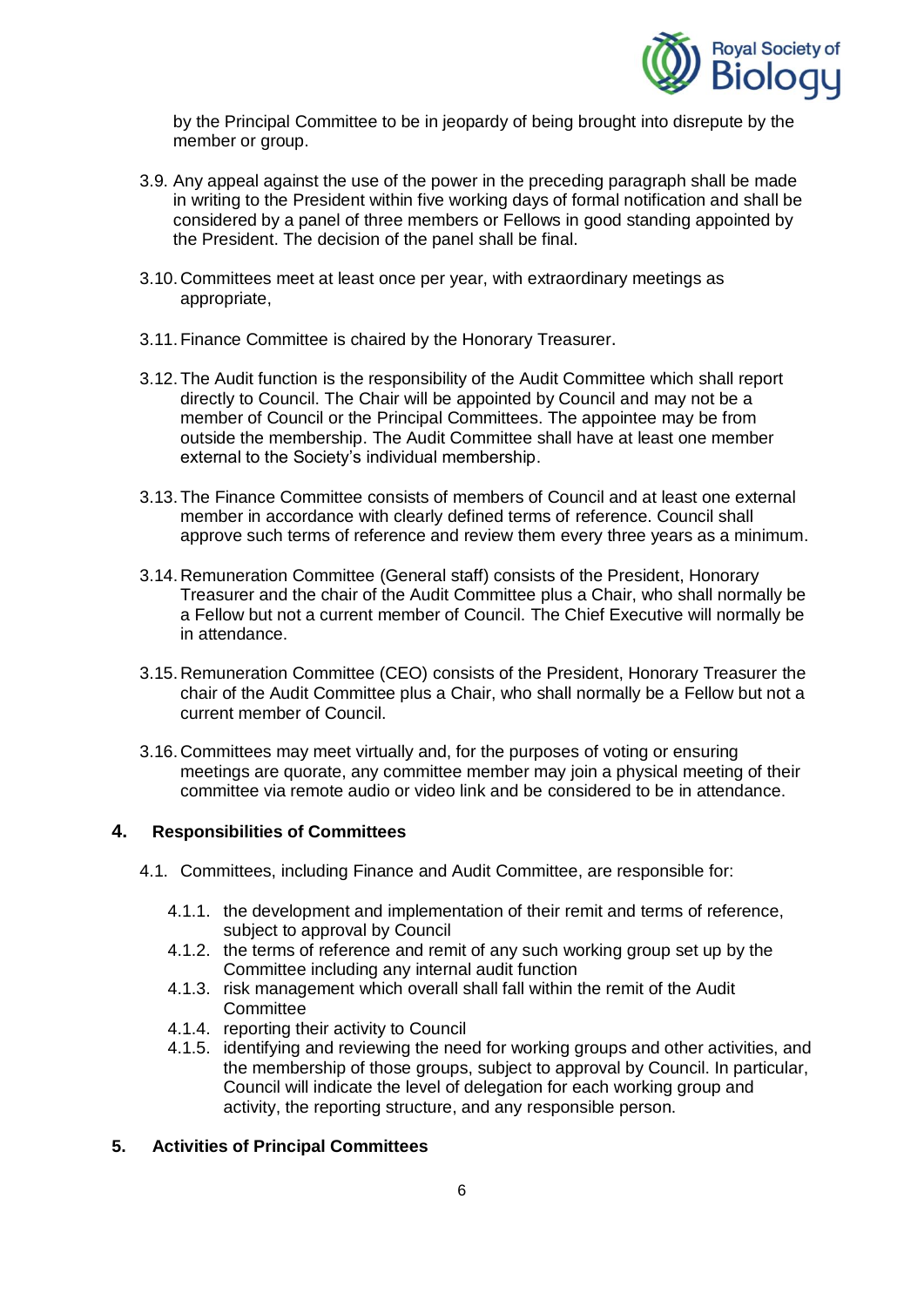

#### 5.1. **Education and Science Policy (ESP) Committee** is responsible for the following activities:

- 5.1.1. Science and Education policy
- 5.1.2. The ASG, BERG, UKBC and HUBS<sup>\*</sup> special interest groups
- 5.1.3. Accreditation of Degrees and related work
- 5.1.4. Other advisory committees relevant to the Committee's work including the Curriculum Committee & Employer Advisory Group
- 5.1.5. Policy issues relating to organisational members as required
- 5.1.6. Other such matters as Council may from time to time delegate to the **Committee**
- 5.1.7. Establishing formal terms of reference to be agreed by Council
- 5.1.8. The Chair of ESP shall attend Council but may not vote.
- 5.2. **The Membership and Professional Affairs Committee** will be responsible for the following activities:
	- 5.2.1. All membership matters including individual and organisational membership recruitment, except the disciplinary process which will be handled by a Disciplinary Panel as provided for in the Regulations
	- 5.2.2. Review and analysis of membership recruitment and retention strategies, advising on current best practice and new modes of engaging with current and potential members
	- 5.2.3. Oversight of all professional registers, ensuring that they support the communities they serve and advising on benefits packages as related to underpinning competency frameworks
	- 5.2.4. Directing training and professional development support, specifically advising on the training provision and online training portal provision
	- 5.2.5. Advising on event programmes and content, suggesting speakers, themes and sponsors as required (in collaboration with ESP committee)
	- 5.2.6. Oversight of regional branch activity through liaison with the branches working group
	- 5.2.7. Advising on stakeholder engagement activities and member organisation benefits, using current market trends and best practice indicators, including but not limited to member organisation recruitment, retention and benefit packages.
	- 5.2.8. Other such matters as Council may from time to time delegate to the Committee.
	- 5.2.9. Establishing formal terms of reference to be agreed by Council
	- 5.2.10. The Chair of MPA committee shall be the Honorary Secretary.

### **6. Activities of Other Committees**

## 6.1. **Remuneration Committee (General staff)** will:

**.** 

*UKBC: UK Biology Competitions*

*<sup>\*</sup> ASG: Animal Science Group*

*BERG: Biology Education Research Group*

*HUBS: Heads of University Biosciences*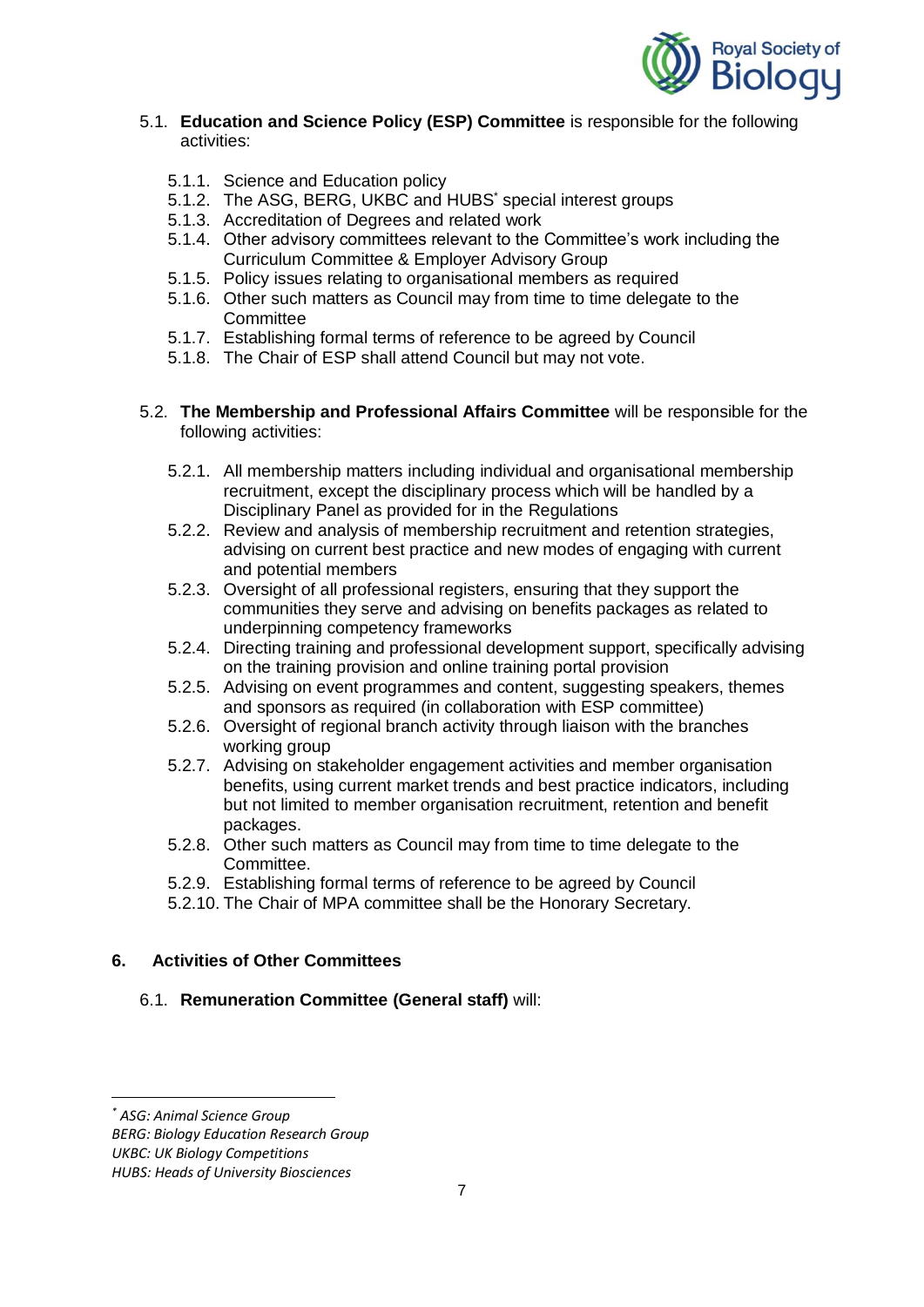

- 6.1.1. Review the market place for relevant benchmarks for annual wage increases which may include, but is not limited to, other learned societies and the wider voluntary sector.
- 6.1.2. Agree on behalf of Council any overall salary increase for the next financial year based on benchmarks, wider cost of living measures and the ability of the Society to bear the cost within an overall budget agreed by Finance Committee and Council.
- 6.1.3. Provide a balance and check to individual pay awards by having access to individual staff salary information on request.
- 6.1.4. Where further salary adjustments are considered appropriate but exceed the agreed budget, recommendations may be made to Finance Committee and Council to provide further resource. Council's decision is final.
- 6.1.5. The Remuneration Committee (General staff) shall not review the salary of or other terms and conditions relating to the Chief Executive.

## 6.2. **Remuneration Committee (CEO)**

- 6.2.1. The Remuneration Committee (CEO) shall review the salary and other terms and conditions relating to the employment of the Chief Executive at least annually.
- 6.2.2. The Committee shall have delegated authority from Council to set the CEO's pension arrangements, salary and any applicable bonus.
- 6.2.3. The Committee may make recommendations to Council on other aspects of the CEO's employment terms and conditions from time to time. These shall not be effective unless agreed by Council.
- 6.2.4. The CEO shall not be a member of this committee

## 6.3. **Audit Committee**

6.3.1. The Audit Committee shall have primary responsibility for liaison with the Society's Auditors, reviewing the annual audit process, considering the annual report and accounts, risk management and HR policies.

## 6.4. **Fellowship Committee**

- 6.4.1. The Fellowship committee shall have Terms of Reference as agreed by Council and primary responsibility for liaison with the Membership team, advising on Fellowship applications and supporting the quarterly election process.
- 6.4.2. Members shall be appointed by Council and be Fellows in good standing for the duration of their term.
- 7. This Regulation is effective from 2 May 2018.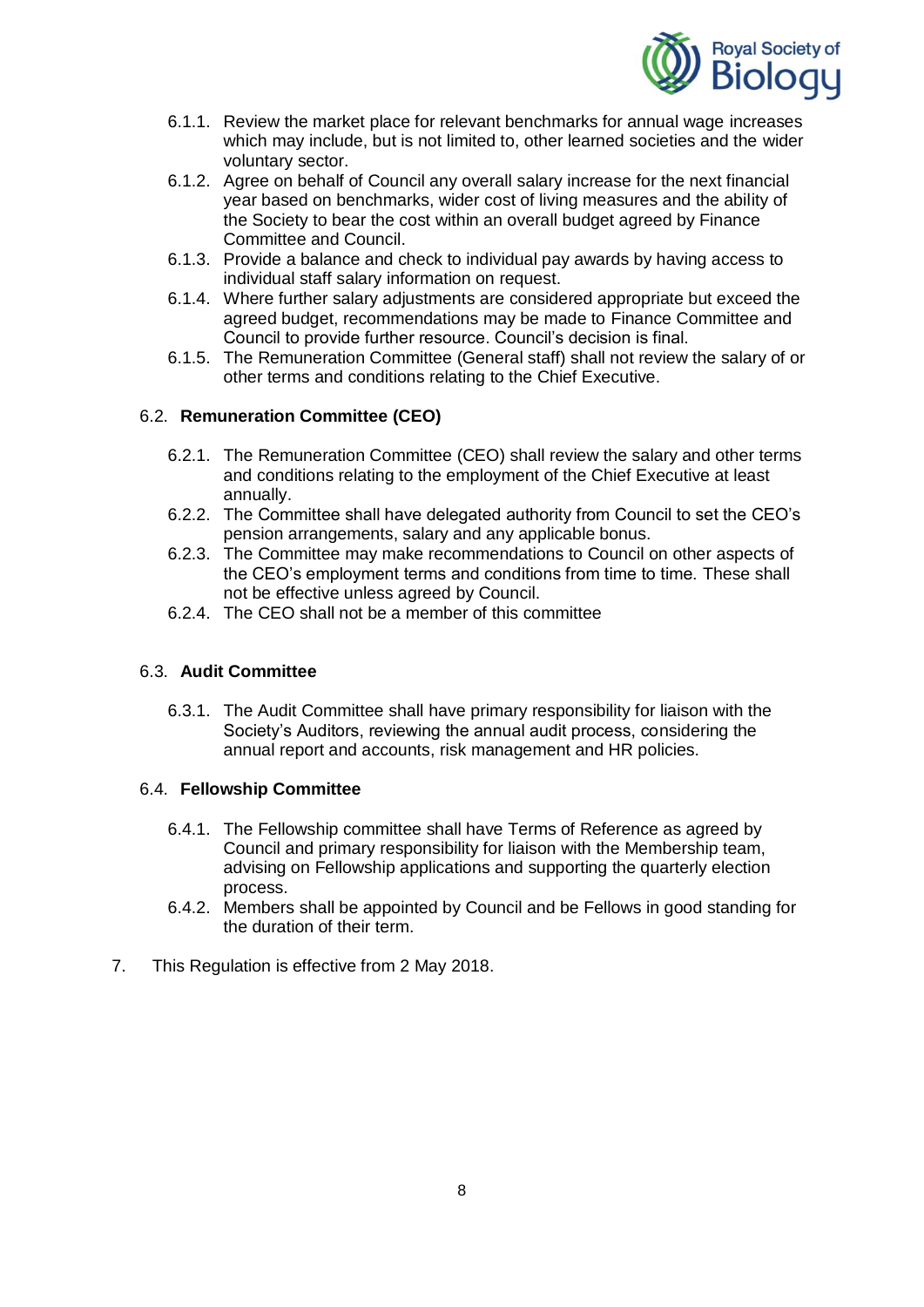

### **Council Vacancies and Succession Planning**

1. Council made this regulation under Bylaws 26, 27 and 33.

### 2. **Succession Planning**

- 2.1. *President:* The term of the President shall be four years and is not eligible for reelection. A nomination shall be made for a new President at least three months prior to the end of the current President's term and, where practical, up to one year before. The new President shall assume the Presidency on the retirement of the incumbent President.
- 2.2. *Honorary Secretary and Honorary Treasurer:* The Honorary Secretary and Honorary Treasurer shall retire each year but shall be eligible for re-election provided that the total period of service does not normally exceed five consecutive years.

### 3. **Vacation of Office by a Member of the Council**

3.1. The circumstances, in which the members of the Society under the power given by Bylaw 33 shall call an Extraordinary General Meeting to remove a person from membership of the Council, shall be either professional misconduct, or conduct within the affairs of the Society likely to harm the standing of the Society.

### 4. **Casual Vacancies in Membership of Council**

- 4.1. The Council shall be entitled to appoint an Individual Member or duly recognised member of a Member Organisation as a member of the Council to fill a vacancy, howsoever caused. The person so appointed shall hold office until the Annual General Meeting next after their appointment, and shall then retire and be eligible for election or appointment as provided in the Regulations.
- 4.2. Council may delegate these responsibilities to a Nominations Committee drawn from the Council and/or Principle Committee membership.
- 5. This Regulation is effective from 9 December 2020.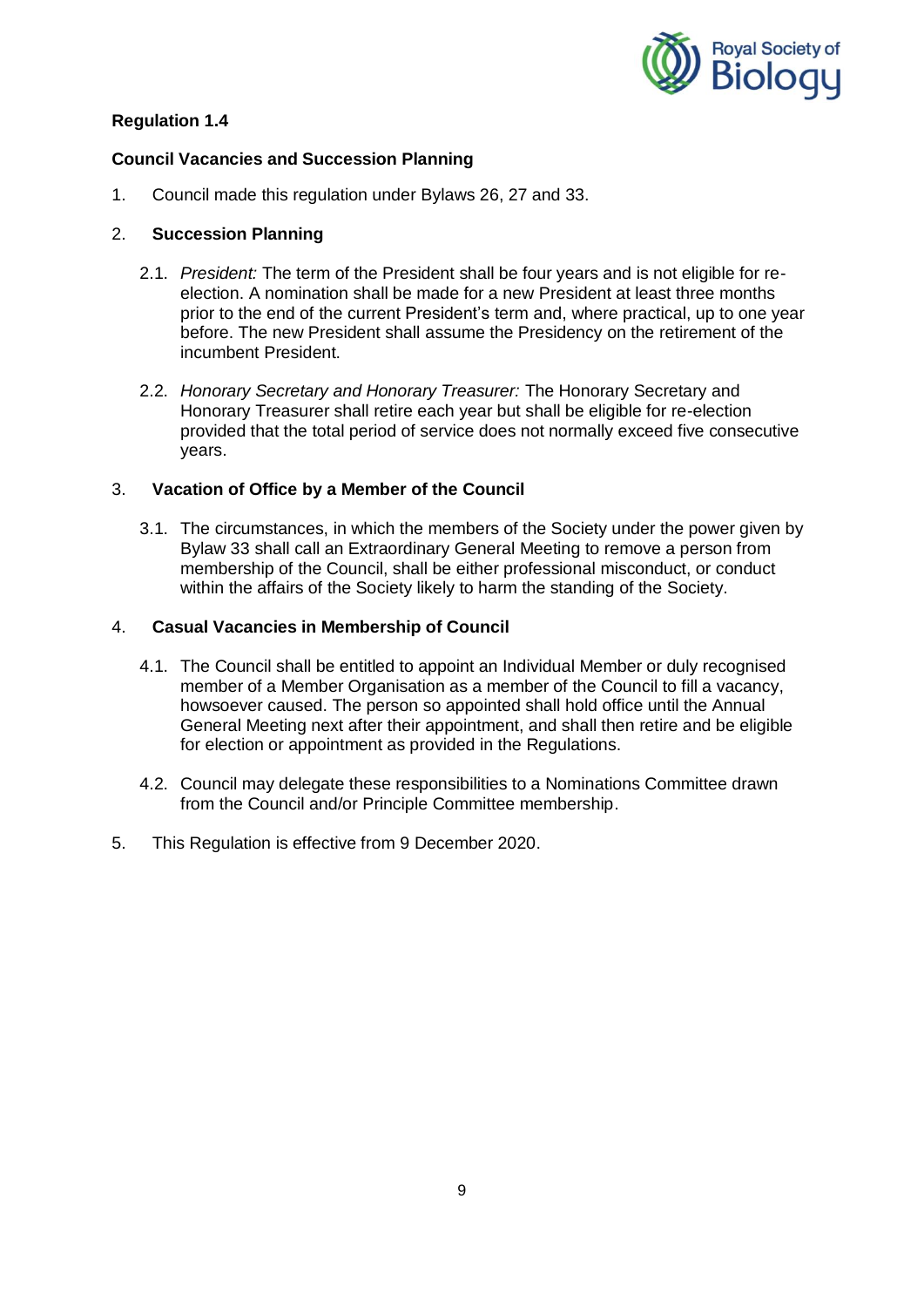

## **The Chief Executive**

- 1. Council made these regulations under Bylaw 37.
- 2. The Chief Executive of the Society shall be appointed by Council.
- 3. The Chief Executive shall during the employment
	- 3.1. perform such duties and exercise such powers as Council may decide and are included in the contract of employment
	- 3.2. in the absence of any specific directions from the Council, have the general control and executive responsibility for the management of the affairs of the Society, for the delivery of the policies of the Society, and shall report to the Council
	- 3.3. do what is necessary to promote and develop the science of biology and at all times and in all respects conform to and comply with the proper reasonable directions and regulations of the President and of the Council
- 4. The Chief Executive may be removed from the post and have their appointment terminated if the individual
	- 4.1. becomes bankrupt
	- 4.2. is found guilty of misconduct prejudicial to the interests of the Society
	- 4.3. proves incompetent or inefficient in the discharge of the duties of the post
	- 4.4. wilfully neglects the due performance of the duties.
- 5. Termination of the Chief Executive shall be reached by a meeting of the Council, convened with express notice at which at least eight of the current members of the Council shall constitute a quorum. The question of the appointment shall require a resolution passed by no less than three quarters of the Council members present.
- 6. This Regulation was updated on 11 September 2019.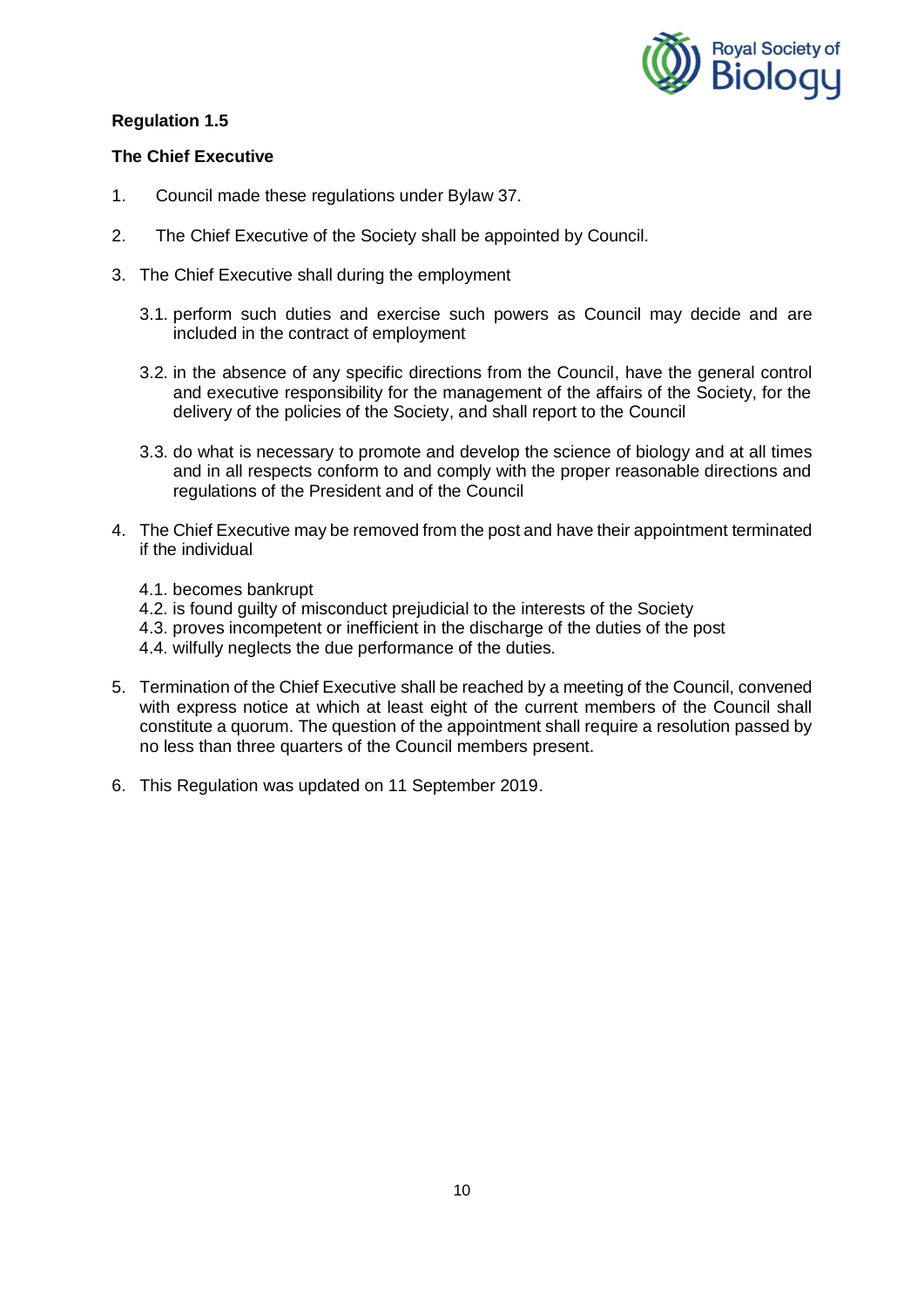

### **Proxy Voting**

- 1. Council made this regulation under Bylaw 53.
- 2. Individual Members and Member Organisations may exercise their right to vote in absentia at a General or Extraordinary Meeting through the use of a proxy vote.
- 3. The instruments for proxy voting are available (a) by written application (including electronic application) to the Chief Executive, and/or (b) through the Members' Area of the Society's website (www.rsb.org.uk).
- 4. New instruments will be produced for each General Meeting, detailing the items where a vote either may be or is required. These instruments will be available not less than 3 weeks before a General Meeting. There will be one form of proxy for Individual Members, and another form for Member Organisations.
- 5. For a proxy vote to be valid, it must be received by the Chief Executive no later than 48 hours before the General Meeting at the official address of the Society.
- 6. Members may nominate any other Member to cast their proxy vote, including the Chair of the meeting. Should the member voting by proxy be present, their proxy vote will be withdrawn in favour of their vote at the meeting.
- 7. This Regulation is effective from 2 May 2018.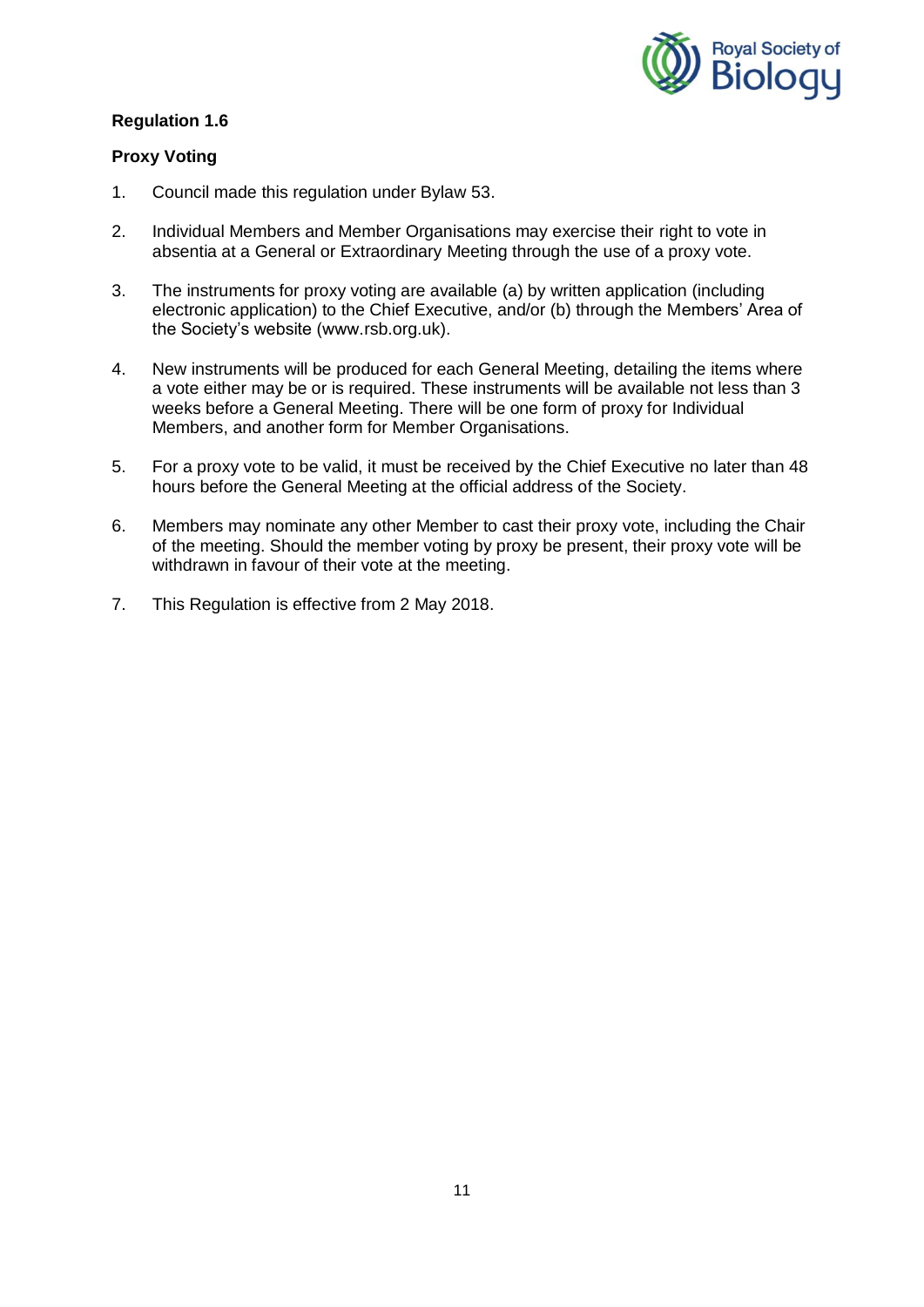

# **Procedures for Extraordinary Meetings (EGM)**

- 1. Council made this Regulation under Bylaw 50 and 53.
- 2. Any EGM convened in accordance with Regulation 1.2 shall normally be chaired by the President.
- 3. If the President is unable to chair the meeting s/he may delegate this responsibility to another member of Council.
- 4. EGM Resolutions shall be made and submitted in accordance with Bylaw 51 and 52 to the Chief Executive at least 10 working days ahead of the EGM. Each Resolution must have the written support of at least ten voting members (either individual or organisational).
- 5. Only members entitled to vote in the election of trustees may submit Resolutions. Resolutions proposed by full Member Organisations may only be submitted by their formal representative. Supporting Member Organisations may not vote in accordance with Bylaw 11.
- 6. An EGM will be quorate in accordance with Bylaw 53. The EGM may only proceed if a quorum is established for both Colleges.
- 7. A Resolution shall be deemed to be passed if there is a simple majority of all voting members present plus proxy votes, in favour. In the first instance voting shall be decided by a show of hands. A majority is not required in both Colleges, only overall. Any member present and entitled to vote may immediately demand a count or recount once the result is declared.
- 8. In the case of an equal number of votes, the person presiding at the meeting shall be entitled to a second and casting vote.
- 9. Proxy votes may be cast in accordance with Bylaw 53 and Regulation 1.6.

### **10. Notices**

- 10.1.Notices of the EGM and the outcome shall be served to members in accordance with Bylaws 56, 57, 58 and 59. Such Notices may be sent by mail or electronically.
- 11. This Regulation is effective from 2 May 2018.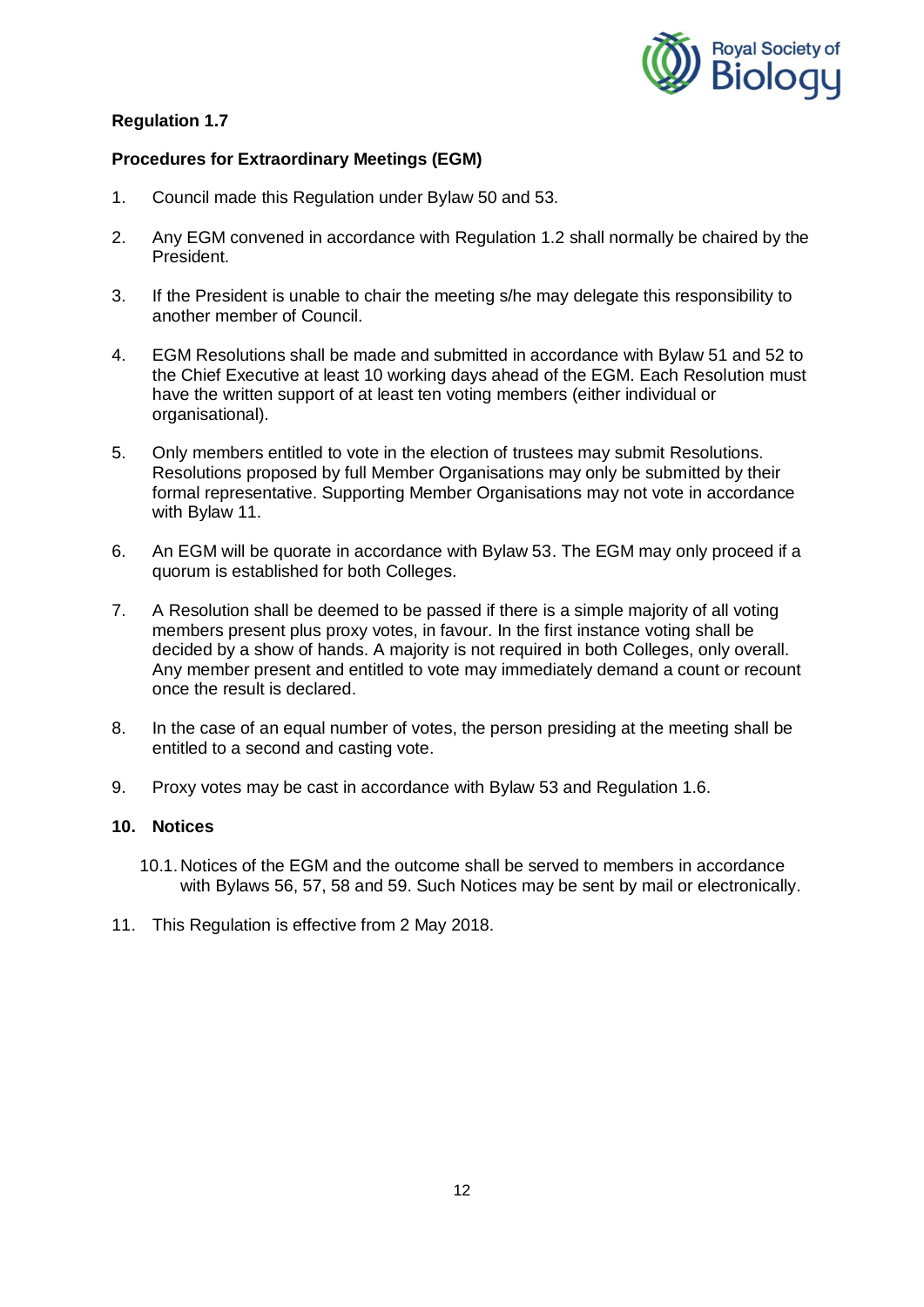

## **The Creation and Management of Specialised Groups**

- 1. Council made these regulations under Bylaw 36.
- 2. Council may create or dissolve Specialised Groups of the Society under Bylaw 36. Council will prescribe the names of such Groups and shall, either directly or through appended documents, provide for the powers, constitutions and governance of such Groups.
- 3. Council may delegate to the governing bodies of such Specialised Groups the power to incur expenditure within specified limits on behalf of the Society in furtherance of its object by means of a Designated Fund, or such other instrument as approved by Council and, subject to the law relating to trustees and to any restrictions the Council thinks fit to attach, the power to deal with real or other property on behalf of the Society in pursuance of its objects.
- 4. Specialised Groups are responsible to the Council of the Society, or such Committee to which Council may delegate authority.
- 5. Where provided for, the Chair, Secretary and Treasurer of the Specialised Group, as Honorary Officers, must be individual members of the Royal Society of Biology.
- 6. Council may provide for the levying of subscriptions for admission to and retention of membership of Specialised Groups.
- 7. Council may approve the admission of persons who are not individual members or associates into such Specialised Groups and may authorise the establishment of joint Specialised Groups with other bodies having objects similar in whole or in part to those of the Society.
- 8. This Regulation is effective from 2 May 2018.

#### **Notes:**

- 1. If a currently existing organisation is accepted as a Specialised Group, then the following steps may be needed (as well as agreement of both sides):
	- 1.1. match the objects of the organisation to those of the Society to make sure they align and check with the Charity Commission that the model works;
	- 1.2. use the current governing documents as the basis for the Specialised Group documents;
	- 1.3. create a Designated Fund, with authority to spend delegated to the Specialised Group;
	- 1.4. merge the charities, if appropriate, and transfer the assets to the Designated Fund.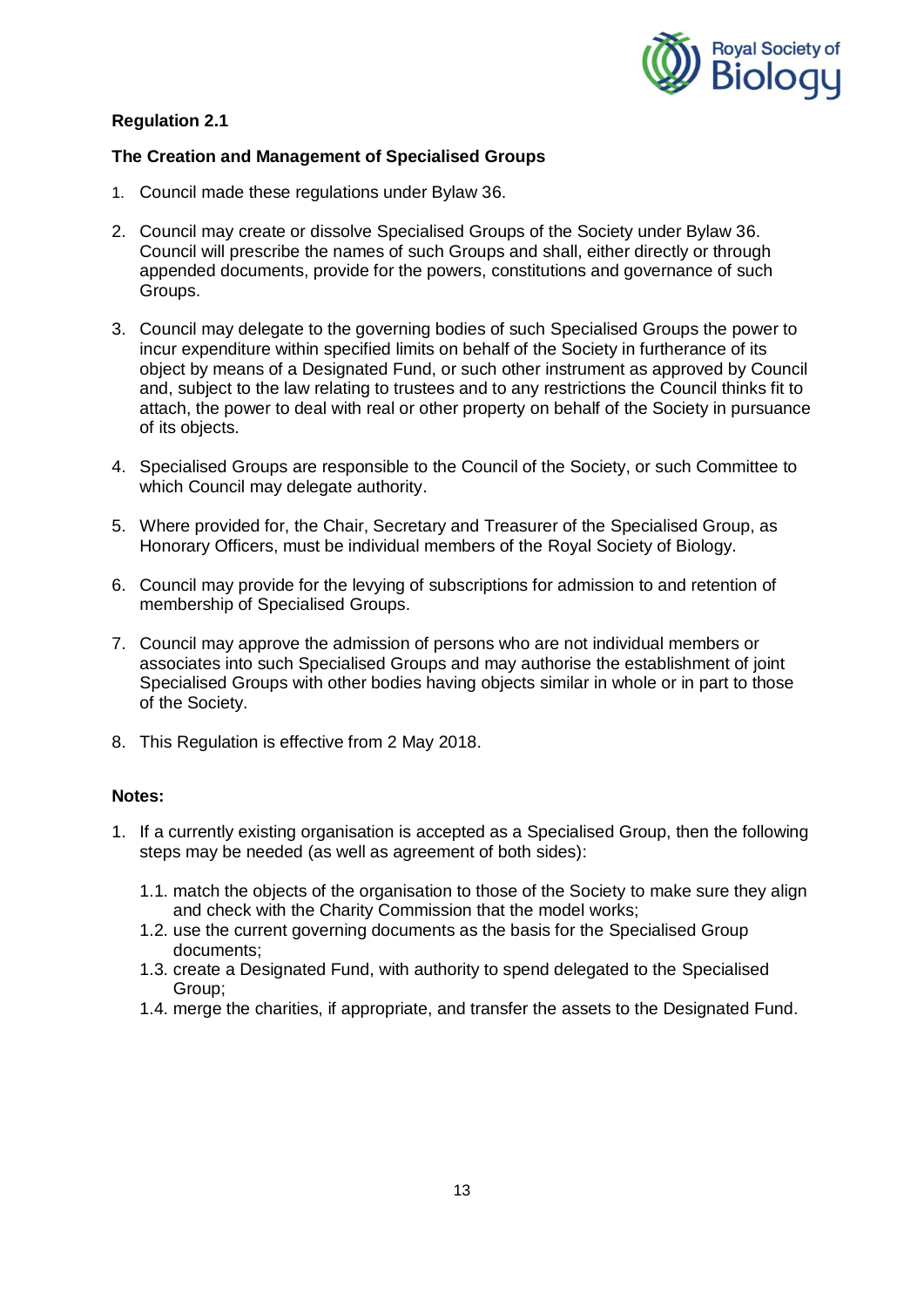

## **Regulations Concerning Specialised Registers**

- 1. Council made these regulations under Bylaw 12.
- 2. This Regulation applies to all Society specialist Registers except those operated under licence from a third party.
- 3. Each specialist register of the Society shall have its own terms of reference which shall, in every respect, be consistent with the Charter, Bylaws and other relevant Regulations that may be in place from time to time.
- 4. Council delegates to the Membership and Professional Affairs (MPA) Committee of the Society responsibility for agreeing such Terms of Reference.
- 5. The Chief Executive shall be responsible for monitoring and enforcement of such Terms of Reference on a day to day basis.
- 6. The MPA Committee shall seek to review the operation and effectiveness of each Specialist Register at least once per annum and provide a report to Council.
- 7. This Regulation is effective from 2 May 2018.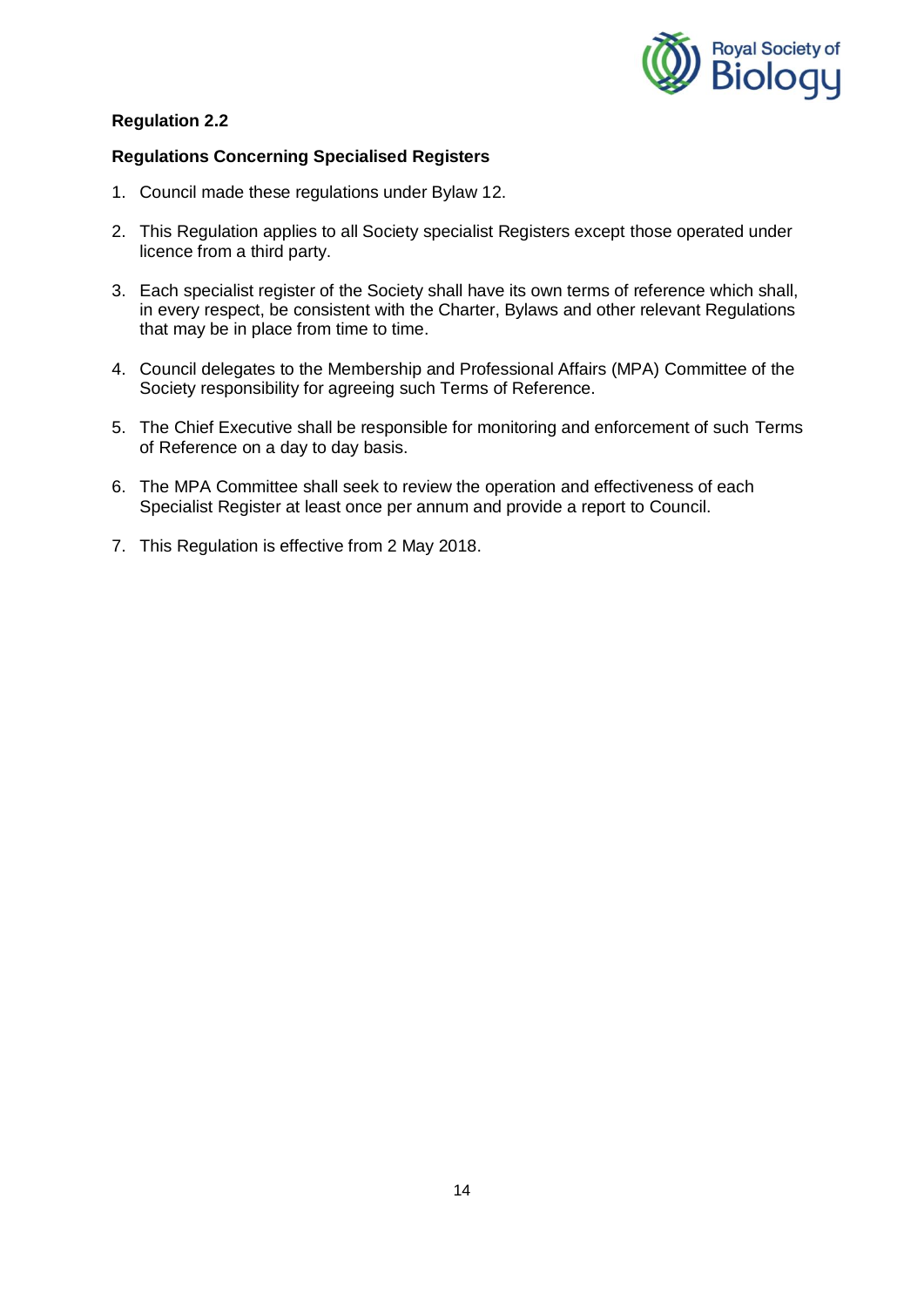

## **Chartered Biologist**

- 1. Council made these regulations under Bylaw 2.
- 2. This Regulation applies to the Register of Chartered Biologists.
- 3. The Register will have its own Terms of Reference which shall be consistent with the Charter, Bylaws and other relevant Regulations that may be in place from time to time.
- 4. Council delegates to the Membership and Professional Affairs Committee of the Society responsibility for agreeing such Terms of Reference.
- 5. This Regulation is effective from 2 May 2018.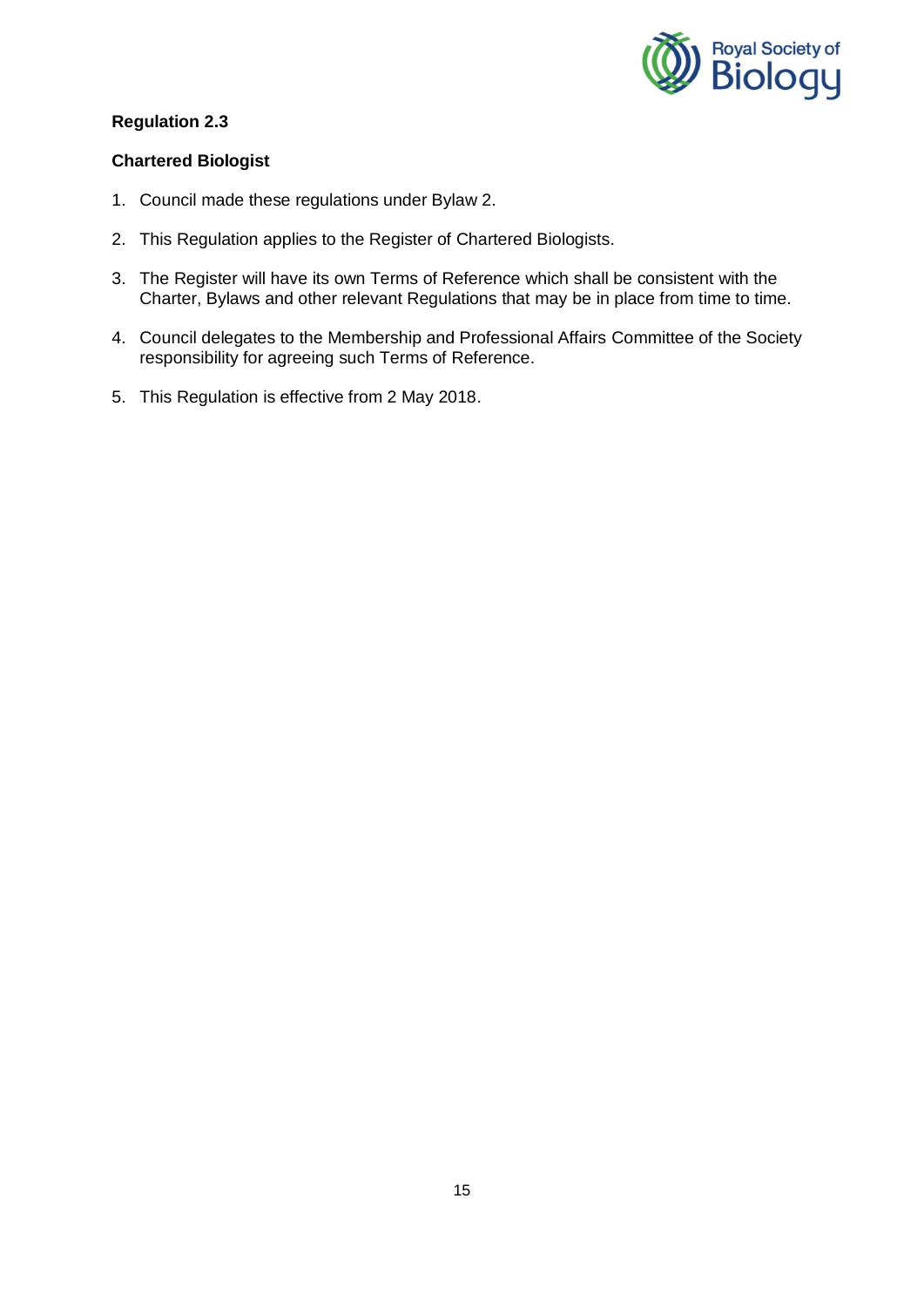

### **Registers Operated under Licence**

- 1. Council made these Regulations under Bylaws 2 and 12.
- 2. This regulation applies to Registers operated by the Society under licence from third parties, such as the Science Council.
- 3. Such Registers shall conform to the requirements and conditions set out by the licencing body always provided that they do not conflict with the Charter, Bylaws and Regulations of the Society.
- 4. Council delegates to the Membership and Professional Affairs Committee of the Society responsibility for agreeing and revising third party licence agreements, which may be devolved on a day to day basis by the Chief Executive and their staff.
- 5. This Regulation is effective from 2 May 2018.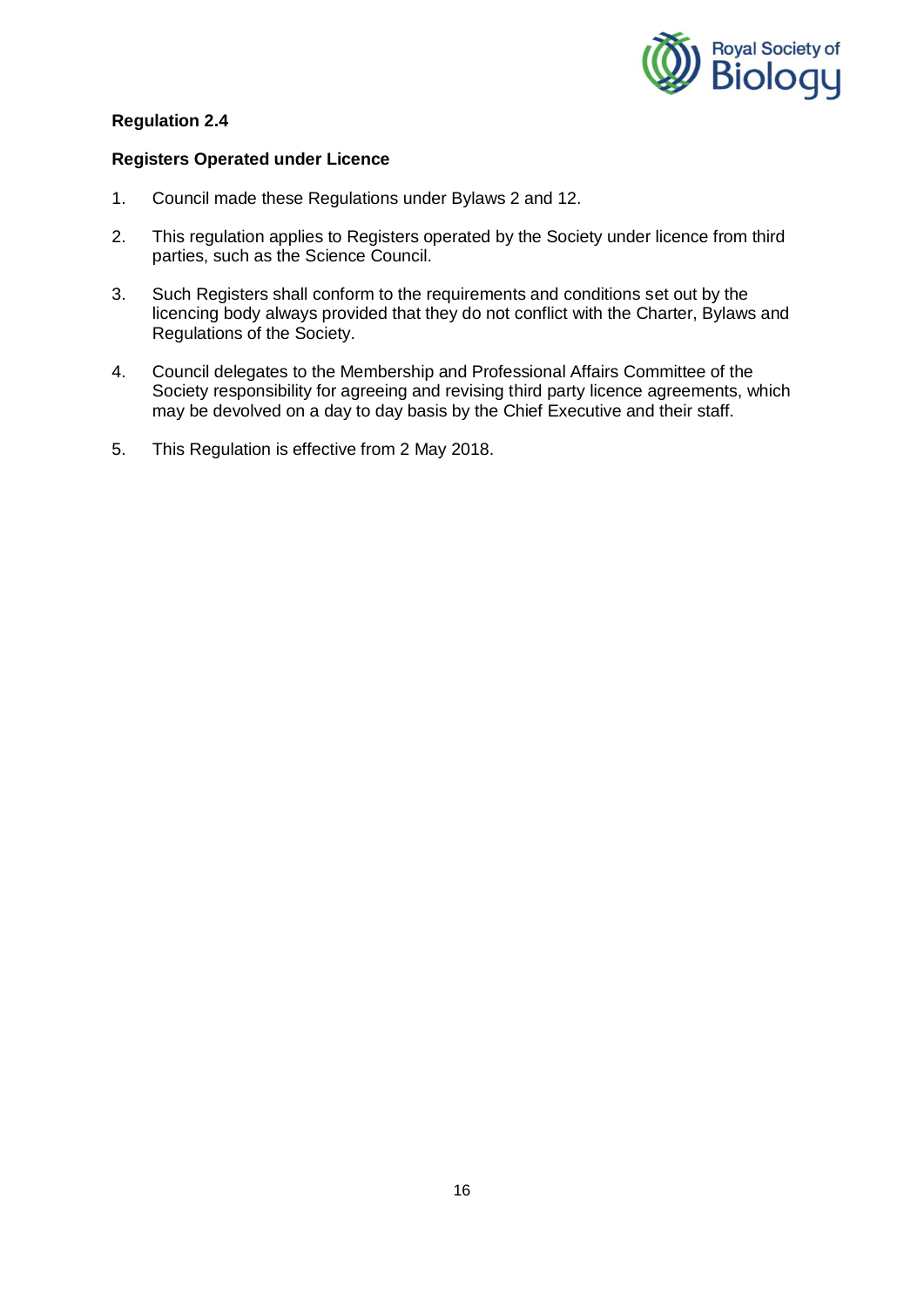

## **Membership and Fellowship**

- 1. Council made these regulations under Bylaws 11, 19 and 20.
	- 1.1. Formal application processes will be as agreed by the Membership and Professional Affairs Committee for all grades and classes.

### **Individual Membership**

### **2. Fellowship**

- 2.1. *Fellowship by nomination*: A person who is being nominated for Fellowship shall have a proposer and two supporters, who shall be Voting Members of the Society. The proposer, and at least one supporter, shall be Fellows. Each nomination shall be made on the appropriate form and signed by the candidate.
- 2.2. *Fellowship by application*: A person who is applying for Fellowship shall have two referees. Each application shall be made on the appropriate form and signed by the candidate. Applications and signatures may be electronic.
- 2.3. *Fellowship by invitation*: The Fellowship Committee or Chief Executive may recommend to Council the names of those persons it considers evidently worthy of invitation to become Fellows.
- 2.4. A *Curriculum Vitae* and supporting information as required, which shows distinction and/or significant achievement will be accepted in place of a formal application and statement.
- 2.5. The Fellowship Committee may assess and make recommendations on any applications where the qualifications for the level of the Fellowship grade may be ambiguous.

#### **3. Membership**

- 3.1. For the purposes of this Regulation, 'biological science' refers to a recognised programme of study with at least 50% of the last two years of the programme spent on biological science.
- 3.2. The Council shall have power to admit as an Individual Member a person who:
	- 3.2.1. possesses an honours degree or equivalent in a relevant subject with at least three additional years' experience in responsible work relevant to biological science. This may be reduced to two years for graduates from a degree course accredited by the Society, or through two full years of Continuing Professional Development (CPD) in addition to associate membership criteria.
	- 3.2.2. produces evidence to satisfy Council that s/he has sufficient experience and is making or has made a substantial contribution to the advancement of biological science or its application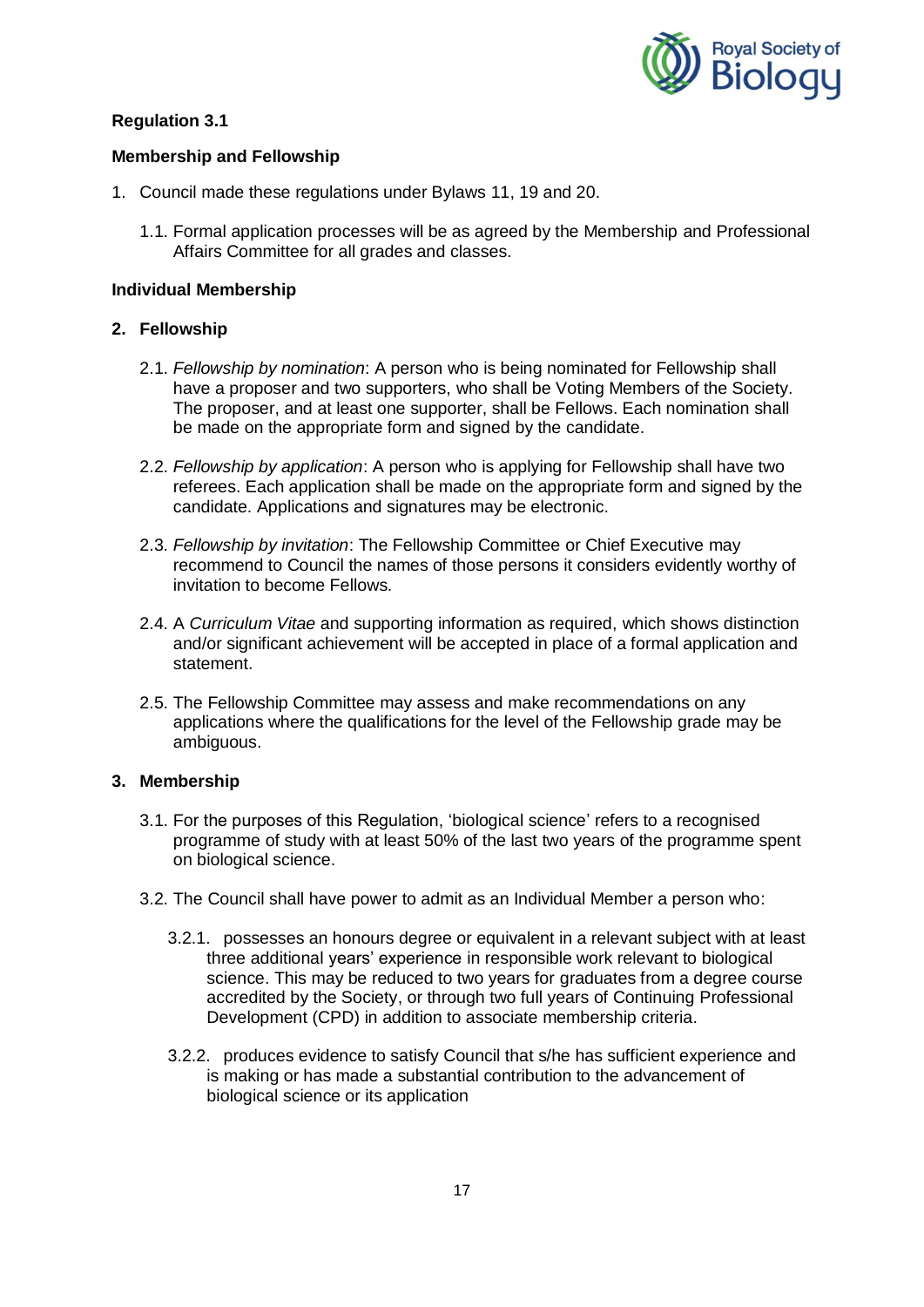

## **4. Associate and Affiliate Membership**

4.1. Associate and affiliate membership may be awarded under Bylaws 9 and 10 respectively.

## **5. Honorary Fellowship**

The Nominations Committee shall consider proposals for Honorary Fellows from time to time and at least once in each calendar year, using a process they shall agree.

Following recommendation by the Nominations Committee, the RSB may acknowledge exceptional service, particular eminence or significant influence in the life sciences via the award of Honorary Fellowship (Hon FRSB). Recipients will be expected to proactively use their position and honorary status to publicly advocate for and promote the work of the RSB where appropriate.

Honorary Fellows shall be bound by the same professional standards as all other members, and, following approval by Council, shall be subject to the same disciplinary procedure (Regulation 3.9) either following a formal complaint, or for matters of professional conduct or other breach of the Charter, Bylaws and Regulations.

There will usually be no more than two Honorary Fellowships per annum.

## **Organisational Membership**

### **6. Full Membership**

- 6.1. The Council shall have power to admit as an Organisational Member organisations with a remit relevant to the objects of the Society, which are typically biology-led and have individual members themselves.
- 6.2. Application for Full Membership shall be by correspondence with the Chief Executive or delegee and formal approval at Council.

#### **7. Supporting Membership**

- 7.1. The Council shall have power to admit to Supporting Membership such organisations who have an interest in the life sciences.
- 7.2. Application for Supporting Membership shall be by correspondence with the Chief Executive or delegee and formal approval at Council.

## **8. Affiliated Membership**

- 8.1. The Council shall have power to admit Supporting Member Organisations and designate them as Affiliated Membership. Such organisations will normally be those whose core business is typically not based in or around the life sciences, but who are keen to align themselves with this key area.
- 8.2. Application for Affiliated Membership shall be by correspondence with the Chief Executive or delegee and formal approval at Council.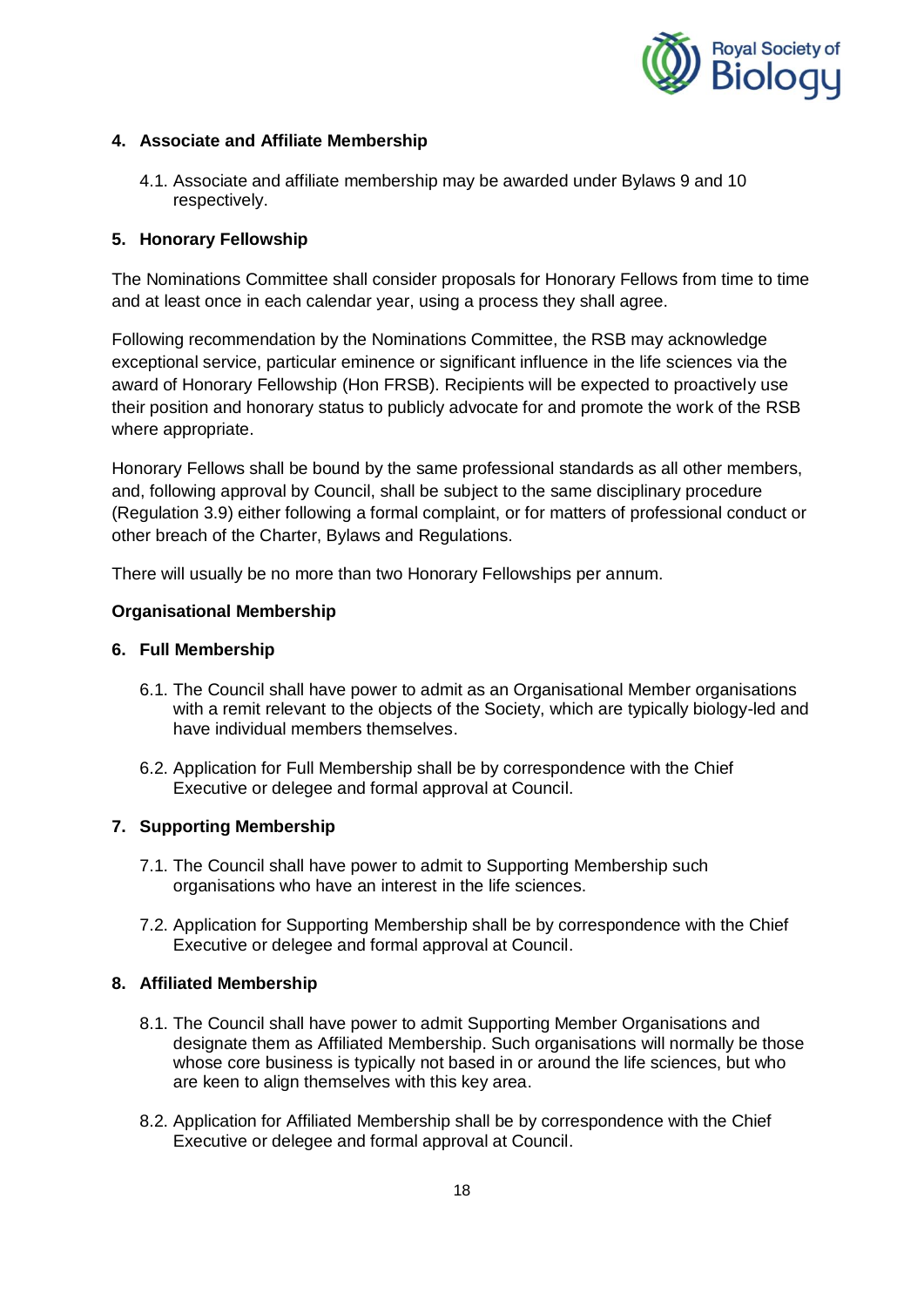

### **9. Professional Conduct of all grades of membership**

- 9.1. Members of the Royal Society of Biology, for all grades, shall observe the provisions of the Charter and Bylaws of the Society and shall conduct their activities honourably and with the highest academic and professional standards. They shall act to preserve the interests of the Society and the furtherance of biology.
- 9.2. A code of professional and ethical conduct shall be available as a reference guide on the Society's website and in hard copy upon request.
- 10. This regulation is effective from 2 May 2018.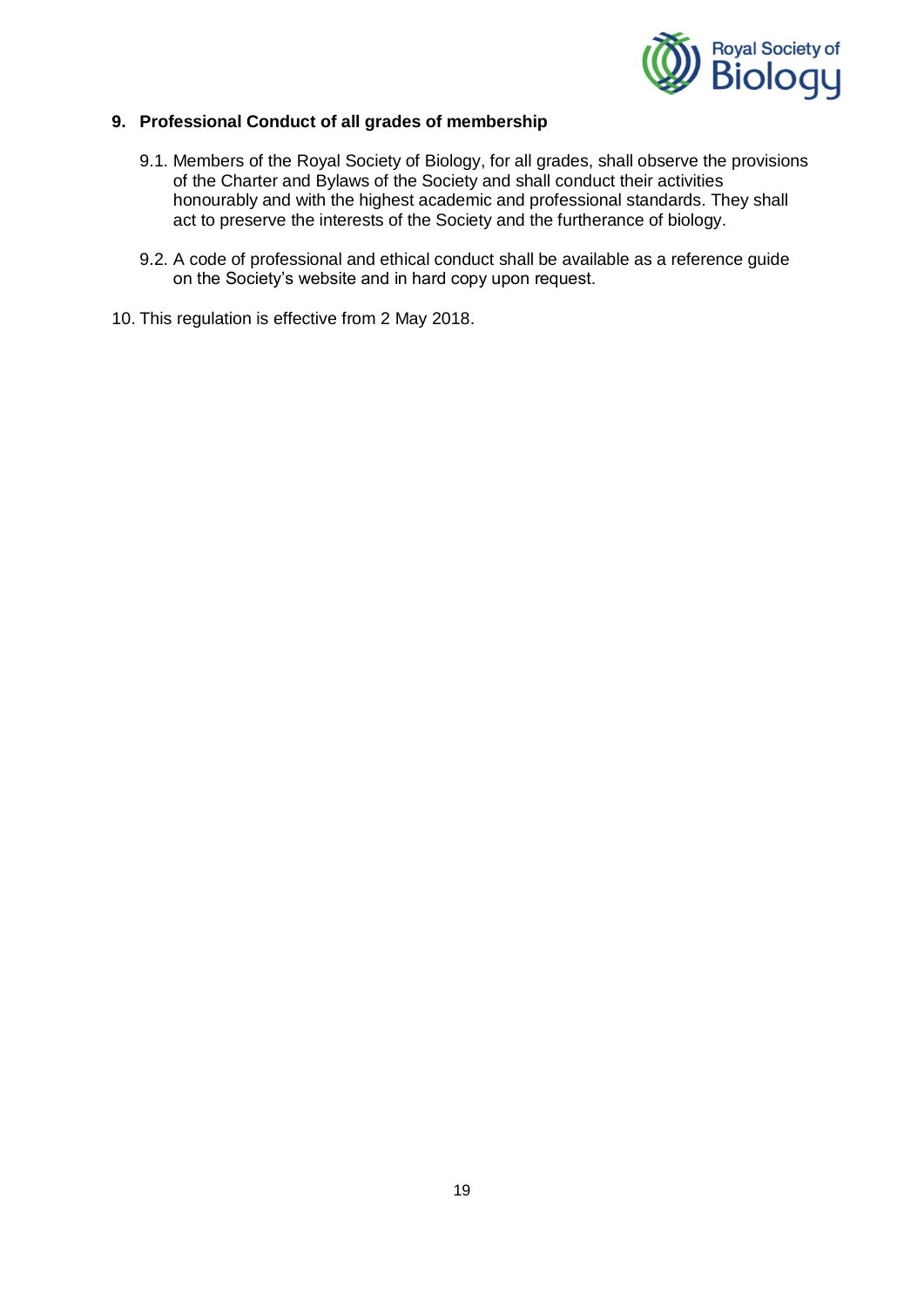

# **Appeals Against Refusal of Election to Grades of Membership and the Specialist Registers**

- 1. Council made these regulations under Bylaws 12, 13, 18, 19 and 20.
	- 1.1. The Society's Bylaws govern election to membership. The Bylaws give the Society's Council absolute discretion in determining through regulations the conditions for election to any grade of membership and empower the Council to delegate authority to an appropriate Committee.
	- 1.2. These regulations also apply to applications to and re-registrations with the specialist Registers including those licenced to the Society by third party providers. If the membership in question relates to a Register held under license by the Society from the Science Council, the appellant shall have no redress to the Science Council.

### **2. Requests for reconsideration by the Society**

- 2.1. On request an applicant shall receive a written statement of the reasons why the appropriate membership Committee or appropriate Register Committee has refused an application for election to a grade of membership or registration. If the applicant is aggrieved by such refusal the applicant may request the Committee to reconsider an application on the grounds:
	- 2.1.1. that the Committee was not in receipt of sufficient information to allow it to come to a reasoned decision
	- 2.1.2. that the Committee misinterpreted or misapplied the regulations for election to membership
	- 2.1.3. that the Committee discriminated unfairly against the applicant, including on the basis of race, colour, religion, gender, sexual orientation, gender identity, national origin, age, disability, marital status or amnesty or any other protected characteristic
	- 2.1.4. of maladministration on the part of an administrative officer
- 2.2. Applications for reconsideration may not be made in person to the Committee.
- 2.3. Requests must be made in writing addressed to the Honorary Secretary within 28 days of the written statement of refusal and shall specify on which of the above grounds the request for reconsideration is being made.
- 2.4. The applicant shall provide such further evidence, documents or other information in support of the request as the applicant may wish or as the Committee may require.
- 2.5. The Committee, at its sole discretion may invite the applicant to appear before it when it reconsiders the application, but the applicant shall not be entitled to be accompanied by any other person. In addition, the Committee will not consider representations in person from a third party made on behalf of an applicant.
- 2.6. The Committee shall reconsider the application together with any further evidence, documents or other information, as may be supplied by the applicant.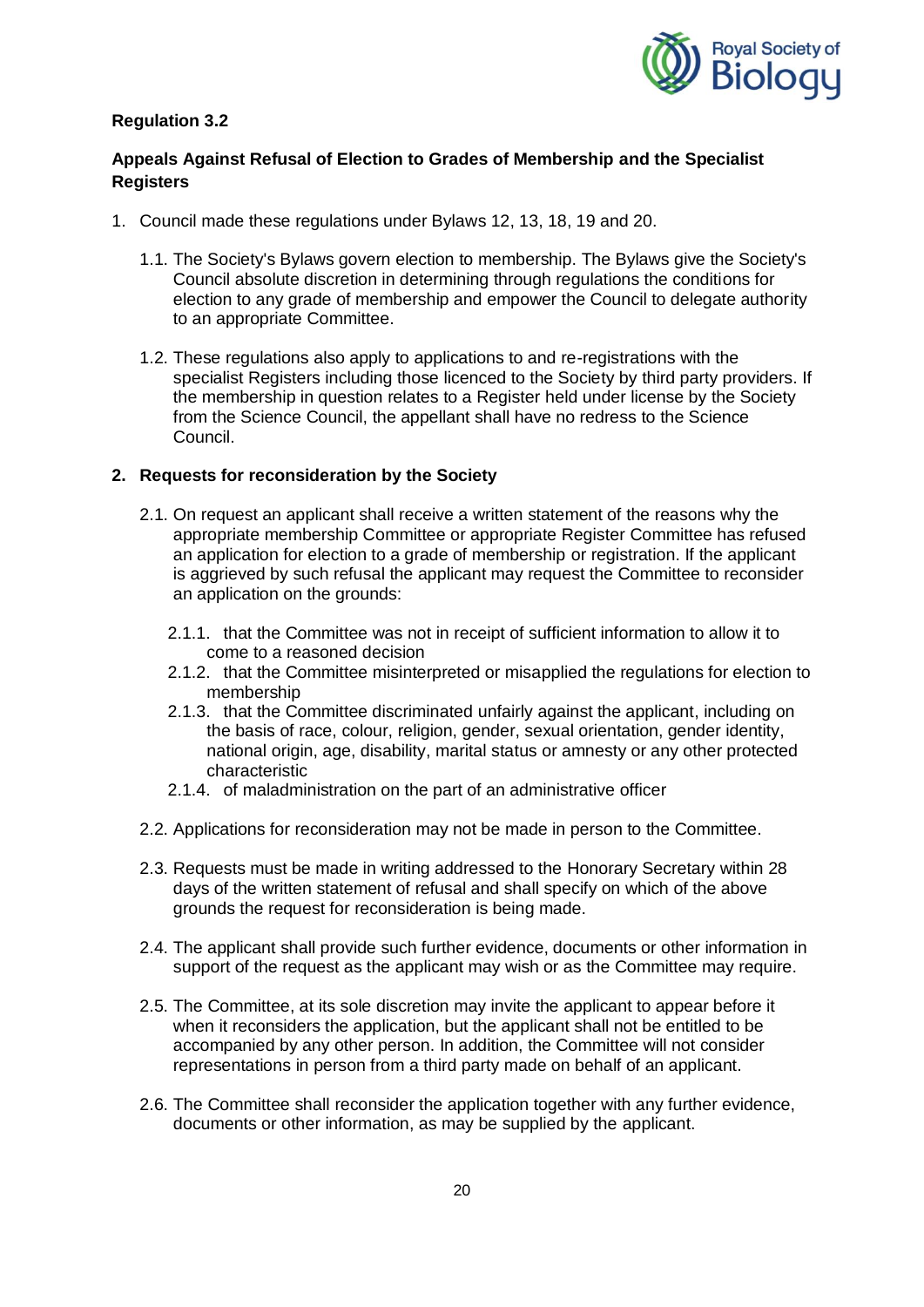

- 2.7. Neither the Society nor the Committee shall be responsible for any costs incurred by the applicant in connection with the reconsideration of the application.
- 2.8. The Committee shall communicate its decision on the request in writing.

### **3. Appeals**

- 3.1. When an application has been reconsidered by the Membership and Professional Affairs Committee or appropriate Register Committee Panel and again been refused, the aggrieved applicant may appeal to the Society against a refusal of election on the grounds:
	- 3.1.1. that the Committee was not in receipt of sufficient information to allow it to come to a reasoned decision;
	- 3.1.2. that the Committee misinterpreted or misapplied the regulations for election to membership and/or the regulations under paragraph 4 hereof when reconsidering the application;
	- 3.1.3. that the Committee discriminated unfairly against the applicant, including on the basis of race, colour, religion, gender, sexual orientation, gender identity, national origin, age, disability, marital status or amnesty or any other protected characteristics;
	- 3.1.4. of maladministration on the part of an administrative officer
- 3.2. Such appeal shall be made in writing to the Chief Executive and shall specify on which of the above grounds the appeal is being made.
- 3.3. Such appeal shall be lodged with the Chief Executive within 28 days after the Committee's reconsideration decision was posted to the applicant.
- 3.4. On receipt of an appeal the Chief Executive shall send to a Council nominee copies of all papers concerning the application, to include those previously considered by the Committee.
- 3.5. The Council nominee will, in the first instance, review the application with the Chair of the Fellowship or Membership Committee or appropriate Register Committee, or nominee of the Chair, and one other member of Council, and work to resolve the appeal.
- 3.6. Should the persons identified under paragraph 3.5 of this Regulation fail to resolve the appeal, the Council nominee shall convene a Panel to hear the appeal and shall Chair the Panel with up to four additional members to serve on this body which shall have powers to investigate the application on behalf of Council. The Chief Executive or their nominee shall be Secretary to the Panel without vote. No member of the Panel, or the Secretary to the Panel, shall have previously considered the application or shall have acted as referee or sponsor of the applicant. The Panel shall have the power to collect information including personal statements, from any source to assist in the investigation.
- 3.7. The quorum for a meeting of the Panel shall be three voting members. Decisions shall be by a simple majority. In the event of a tie, the chairman of the Panel shall have a second and casting vote.
- 3.8. The Chief Executive shall notify the applicant of the date on which the appeal is to be heard at least 28 days beforehand.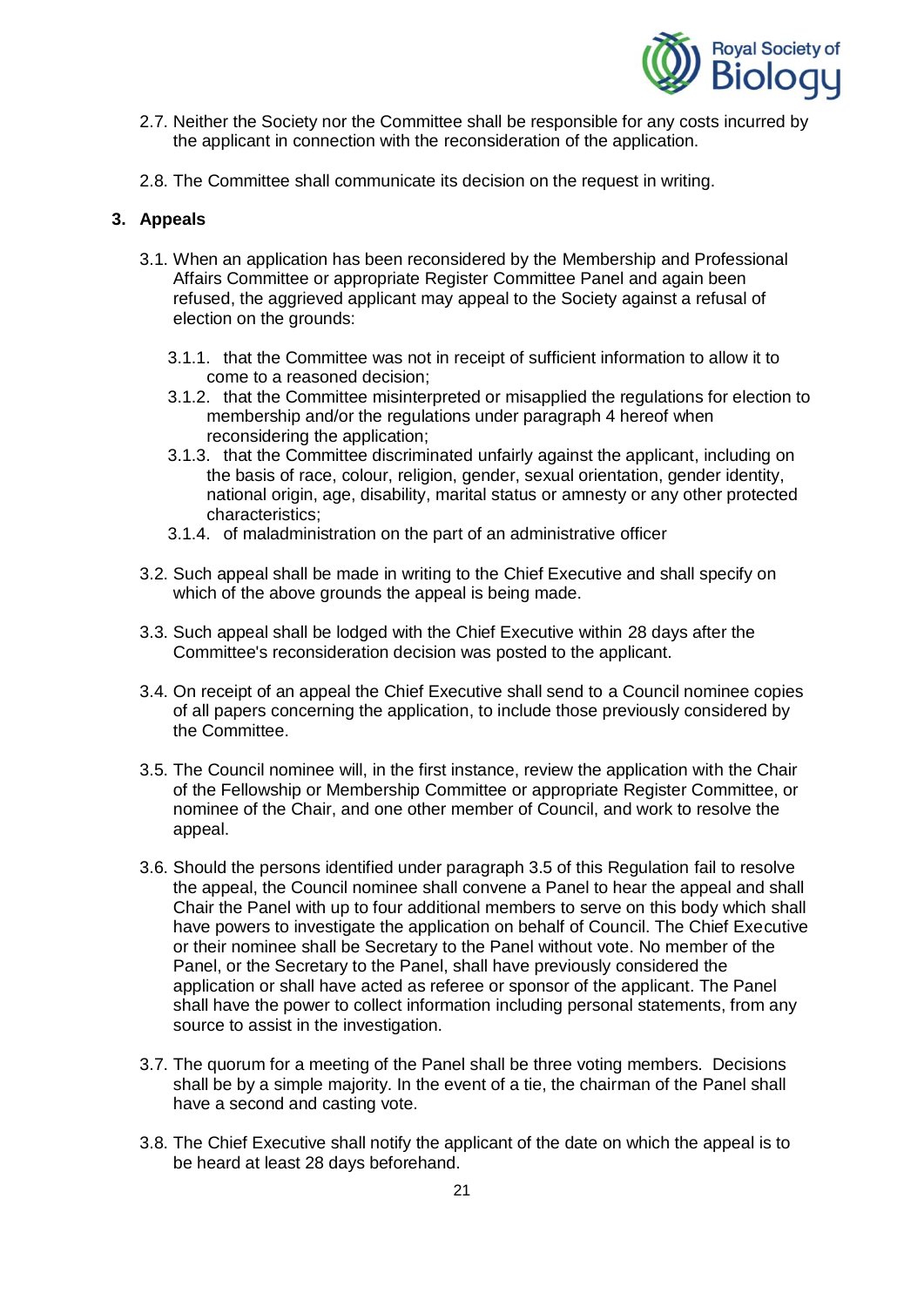

- 3.9. The applicant shall be required to attend the hearing of the appeal and to address the Panel in support of the appeal. The applicant may be accompanied by a single individual only who may also address the Panel on the applicant's behalf where the Chair gives permission. If the applicant intends to have an individual present at the appeal the applicant shall inform the Chief Executive at least 7 days beforehand of the identity of the individual. The individual may only attend with the applicant and cannot be a legal representative.
- 3.10. The Panel shall not consider an appeal based on any challenge to or questions regarding a referee's report to the Committee.
- 3.11. Neither the Society nor the Panel shall be responsible for any costs incurred by the applicant or the individual accompanying the applicant in connection with the appeal.
- 3.12. The Panel shall report to Council in writing with a recommendation that Council shall uphold or reject the appeal. Such report shall be accompanied by all papers considered by the Panel and the Panel shall give its reasons for the recommendation.
- 3.13. The Council shall then consider the appeal and any recommendation received from the Panel and shall adjudicate on the appeal. The decision of the Council to uphold an appeal against the refusal of an application by the Committee shall be by a two-thirds majority of those present and voting at the meeting. Otherwise the appeal shall be rejected.
- 3.14. The decision of the Council shall be final and no further appeal will be considered either by the Society, or in the case of appeals regarding membership to a Science Council Register, by the Science Council.
- 3.15. The Chief Executive or delegee shall communicate the decision of the Council in writing.
- 3.16. This Regulation is effective from 9 December 2020.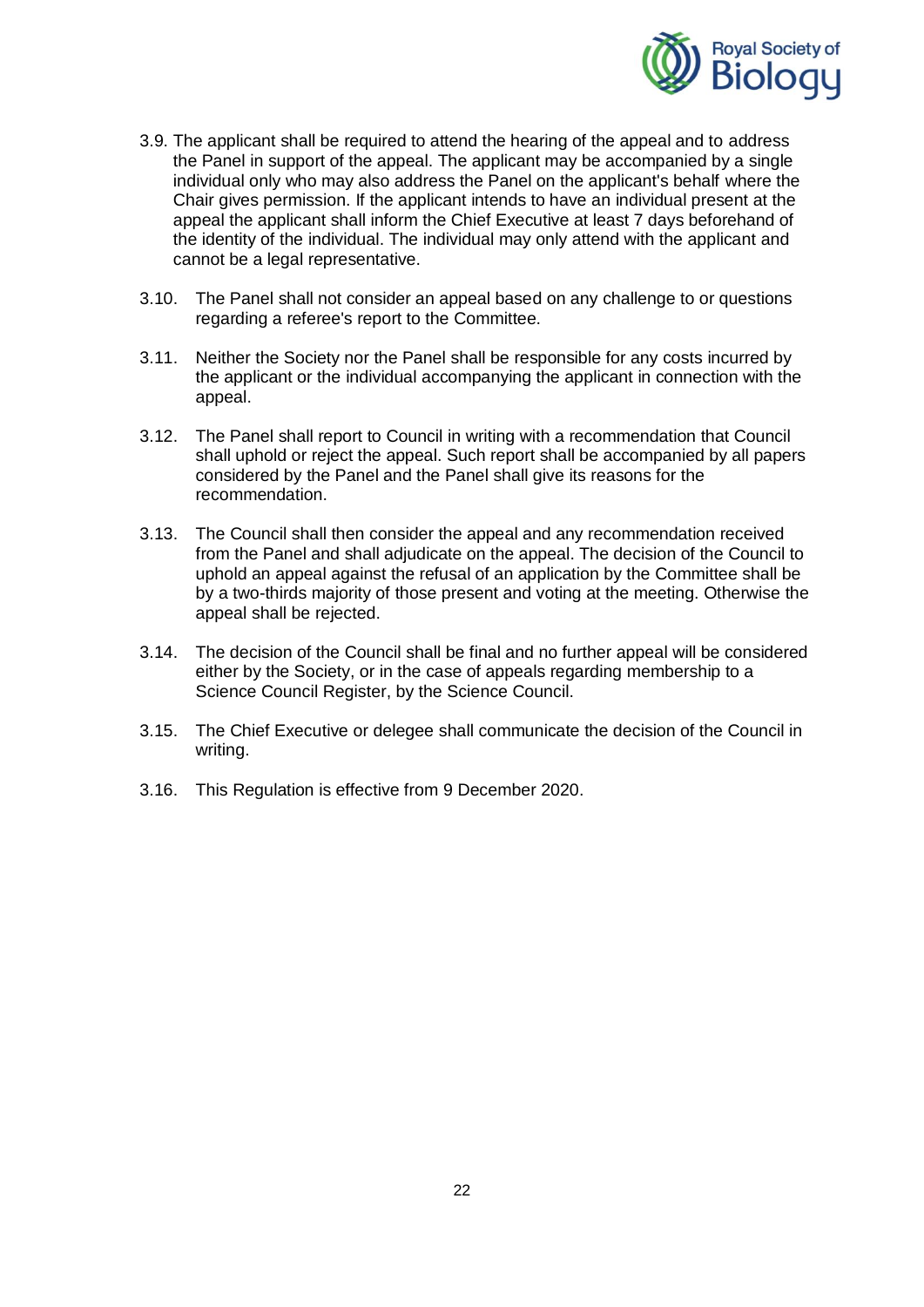

# **Appeals Against Refusal of Admittance to Full Member Organisation status**

1. Council made these regulations under Bylaw 8, 11, 18, 19 and 20.

## **2. Requests for reconsideration by the Society**

- 2.1. On request an applicant shall receive a written statement of the reasons why the Membership and Professional Affairs Committee has refused an application for member organisation status. If the applicant is aggrieved by such refusal the applicant may request the Committee to reconsider an application on the grounds:
	- 2.1.1. that the Committee was not in receipt of sufficient information to allow it to come to a reasoned decision
	- 2.1.2. that the Committee misinterpreted or misapplied the regulations for election to membership
	- 2.1.3. of maladministration on the part of an administrative officer
- 2.2. Applications for reconsideration may not be made in person to the Committee.
- 2.3. Requests must be made in writing addressed to the Committee Secretary within 28 days of the written statement of refusal and shall specify on which of the above grounds the request for reconsideration is being made.
- 2.4. The applicant shall provide such further evidence, documents or other information in support of the request as the applicant may wish or as the Committee may require.
- 2.5. The Committee, at its sole discretion may invite a representative of the applicant to appear before it when it reconsiders the application, but the applicant shall not be entitled to be accompanied by any other third party representative. In addition, the Committee will not consider representations in person from a third party made on behalf of an applicant.
- 2.6. The Committee shall reconsider the application together with any further evidence, documents or other information, as may be supplied by the applicant.
- 2.7. Neither the Society nor the Committee shall be responsible for any costs incurred by the applicant in connection with the reconsideration of the application.
- 2.8. The Committee shall communicate its decision on the request in writing.

#### **3. Appeals**

- 3.1. When an application has been reconsidered by the Membership and Professional Affairs Committee and again been refused, the aggrieved applicant may appeal to the Society against a refusal of election on the grounds:
	- 3.1.1. that the Committee was not in receipt of sufficient information to allow it to come to a reasoned decision;
	- 3.1.2. that the Committee misinterpreted or misapplied the regulations for election to membership and/or the regulations under paragraph 4 hereof when reconsidering the application;
	- 3.1.3. of maladministration on the part of an administrative officer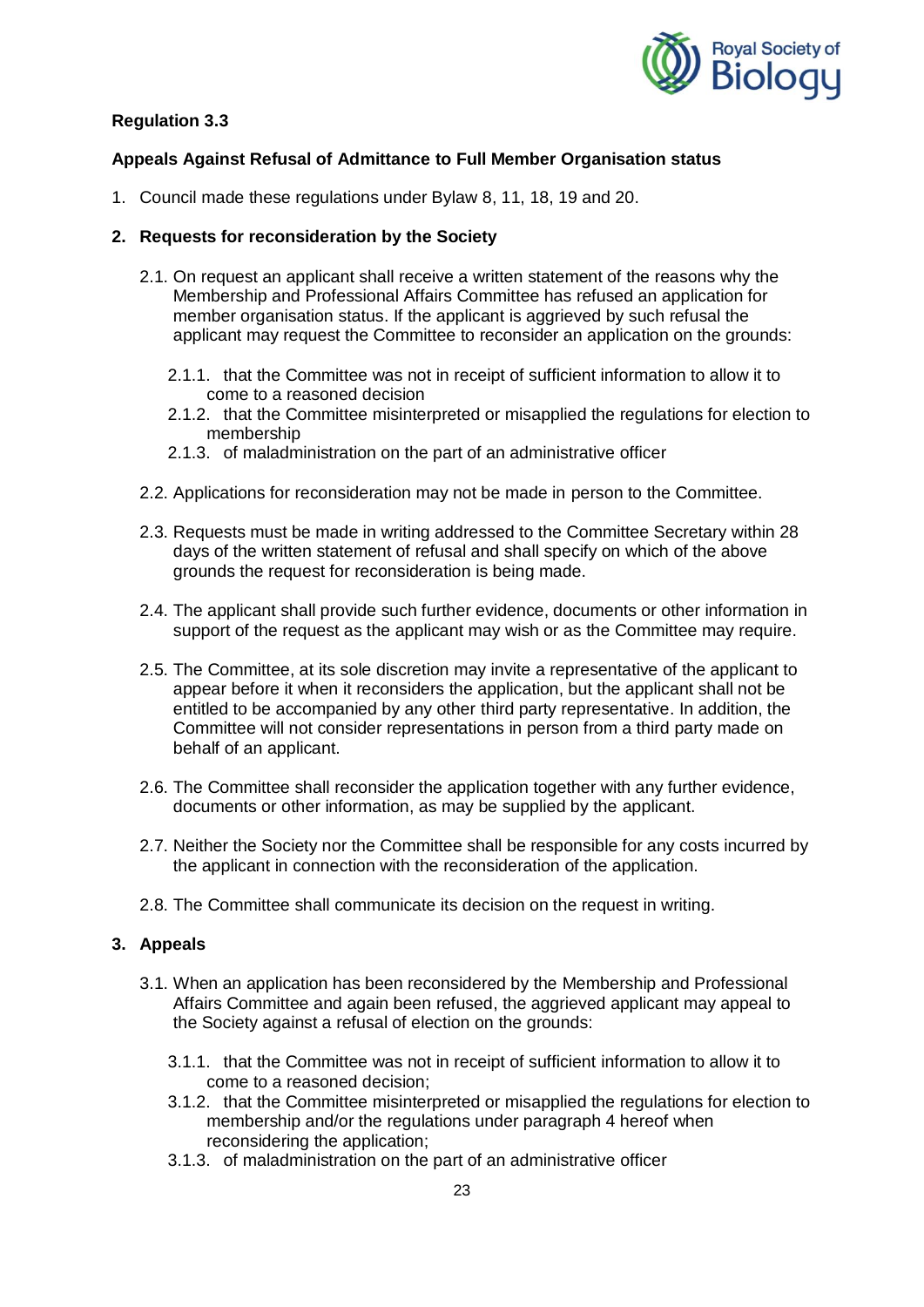

- 3.2. Such appeal shall be made in writing to the Chief Executive and shall specify on which of the above grounds the appeal is being made.
- 3.3. Such appeal shall be lodged with the Chief Executive within 56 days after the Committee's reconsideration decision was posted to the applicant.
- 3.4. On receipt of an appeal the Chief Executive shall send to the College of Organisations representative copies of all papers concerning the application, to include those previously considered by the Committee.
- 3.5. The Council nominee will, in the first instance, review the application with the Chair of the Membership and Professional Affairs Committee, or nominee of the Chair, and one other member of Council, and work to resolve the appeal.
- 3.6. Should the persons identified under paragraph 3.5 of this Regulation fail to resolve the appeal, the Council nominee shall convene a Panel to hear the appeal and shall Chair the Panel with up to four additional members to serve on this body which shall have powers to investigate the application on behalf of Council. The Chief Executive or their nominee shall be Secretary to the Panel without vote. No member of the Panel, or the Secretary to the Panel, shall have previously considered the application or shall have acted as referee or sponsor of the applicant. The Panel shall have the power to collect information including personal statements, from any source to assist in the investigation.
- 3.7. The quorum for a meeting of the Panel shall be three voting members. Decisions shall be by a simple majority. In the event of a tie, the chairman of the Panel shall have a second and casting vote.
- 3.8. The Chief Executive shall notify the applicant of the date on which the appeal is to be heard at least 28 days beforehand.
- 3.9. A representative of the applicant shall be required to attend the hearing of the appeal and to address the Panel in support of the appeal. The applicant may be accompanied by a single individual only who may also address the Panel on the applicant's behalf where the Chair gives permission. If the applicant intends to have an individual present at the appeal the applicant shall inform the Chief Executive at least 7 days beforehand of the identity of the individual. The individual may only attend with the applicant and cannot be a legal representative.
- 3.17. The Panel shall not consider an appeal based on any challenge to or questions regarding a referee's report to the Committee.
- 3.18. Neither the Society nor the Panel shall be responsible for any costs incurred by the applicant or the individual accompanying the applicant in connection with the appeal.
- 3.19. The Panel shall report to Council in writing with a recommendation that Council shall uphold or reject the appeal. Such report shall be accompanied by all papers considered by the Panel and the Panel shall give its reasons for the recommendation.
- 3.20. The Council shall then consider the appeal and any recommendation received from the Panel and shall adjudicate on the appeal. The decision of the Council to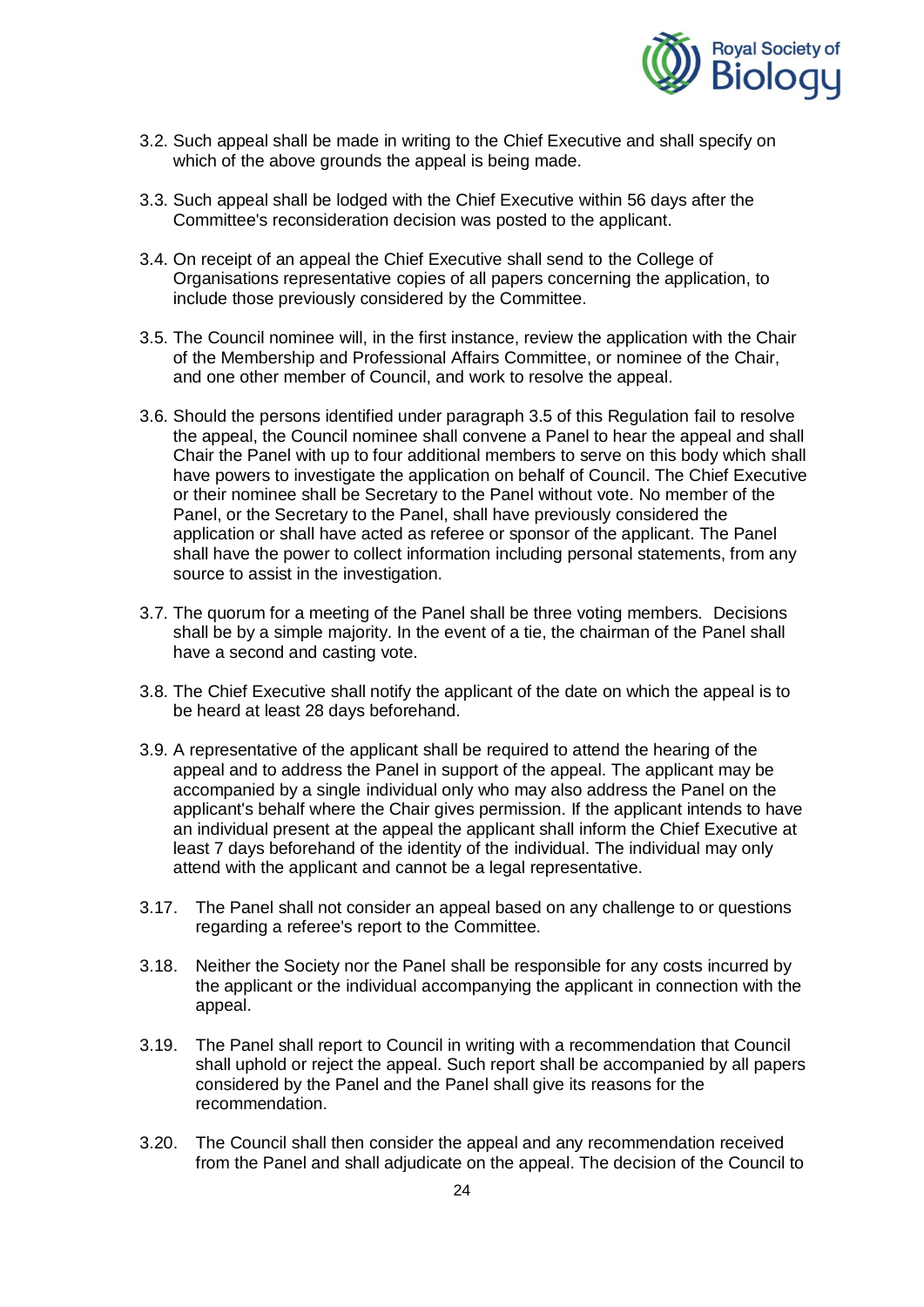

uphold an appeal against the refusal of an application by the Committee shall be by a two-thirds majority of those present and voting at the meeting. Otherwise the appeal shall be rejected.

- 3.21. The decision of the Council shall be final and no further appeal will be considered either by the Society, or in the case of appeals regarding membership to a Science Council Register, by the Science Council.
- 3.22. The Chief Executive or delegee shall communicate the decision of the Council in writing.
- 3.23. This Regulation is effective from 2 May 2018.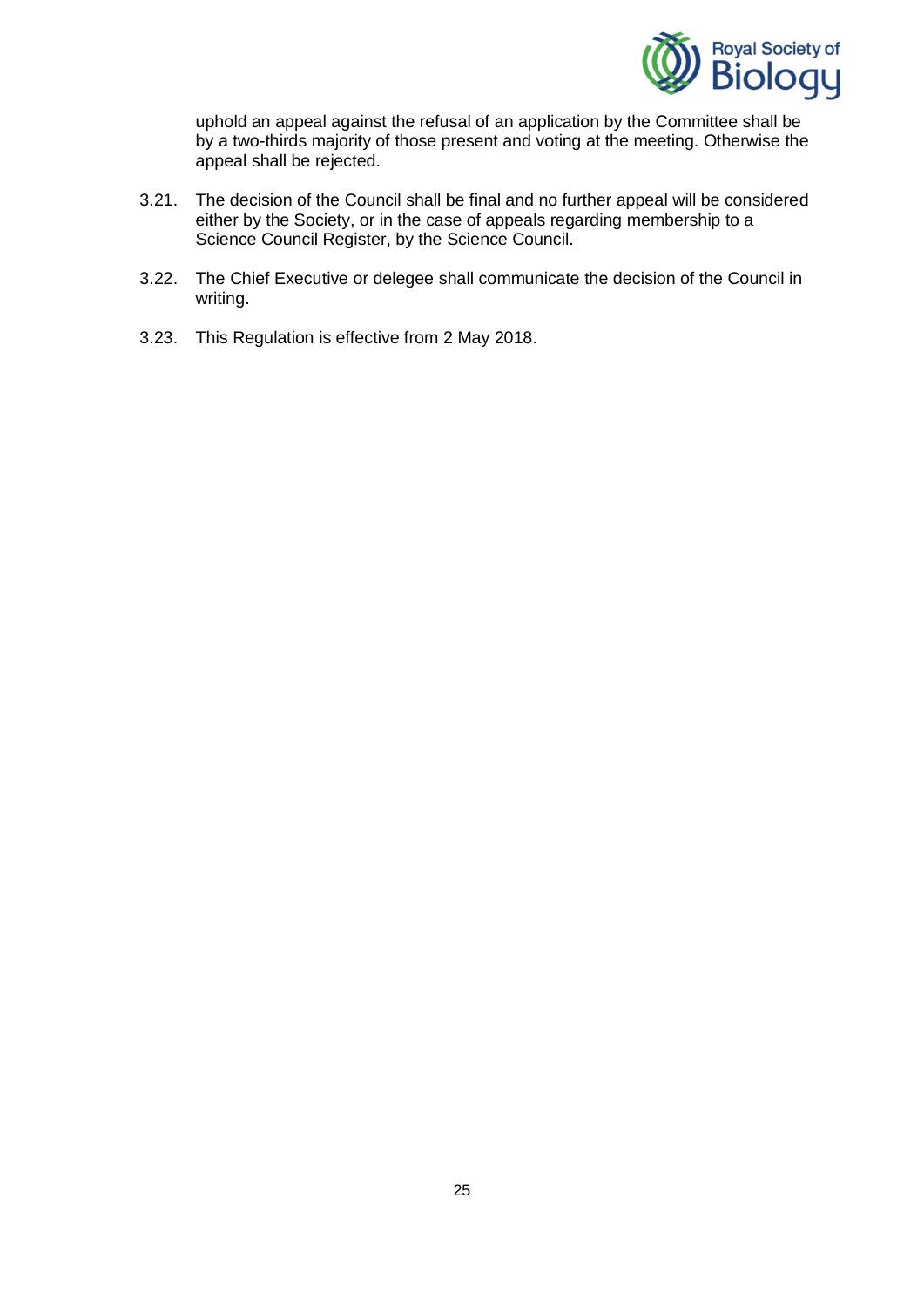

# **Removal of Organisational Membership**

1. Council made these regulations under Bylaw 8, 11, 18, 19 and 20.

# **2. Full Membership**

- 2.1. The Council shall have power to expel an Organisational Member at their discretion.
- 2.2. Expulsion of Full Members shall be by correspondence with the Chief Executive or delegee following formal approval at Council.
- 2.3. Full members have the right to appeal and the process shall follow Regulation 3.3.3.

# **3. Supporting Membership**

- 3.1. The Council shall have power to expel any Supporting Membership at their discretion.
- 3.2. Expulsion for Supporting Membership shall be by correspondence with the Chief Executive or delegee following formal approval at Council.
- 3.3. Supporting Members have no right to appeal any such decision.

## **4. Affiliated Membership**

- 4.1. The Council shall have the power to expel any Affiliated Members at their discretion.
- 4.2. Expulsion of Affiliated Members shall be by correspondence with the Chief Executive or delegee following formal approval at Council.
- 4.3. Affiliated Members have no right to appeal any such decision.
- 5. This Regulation is effective from 2 May 2018.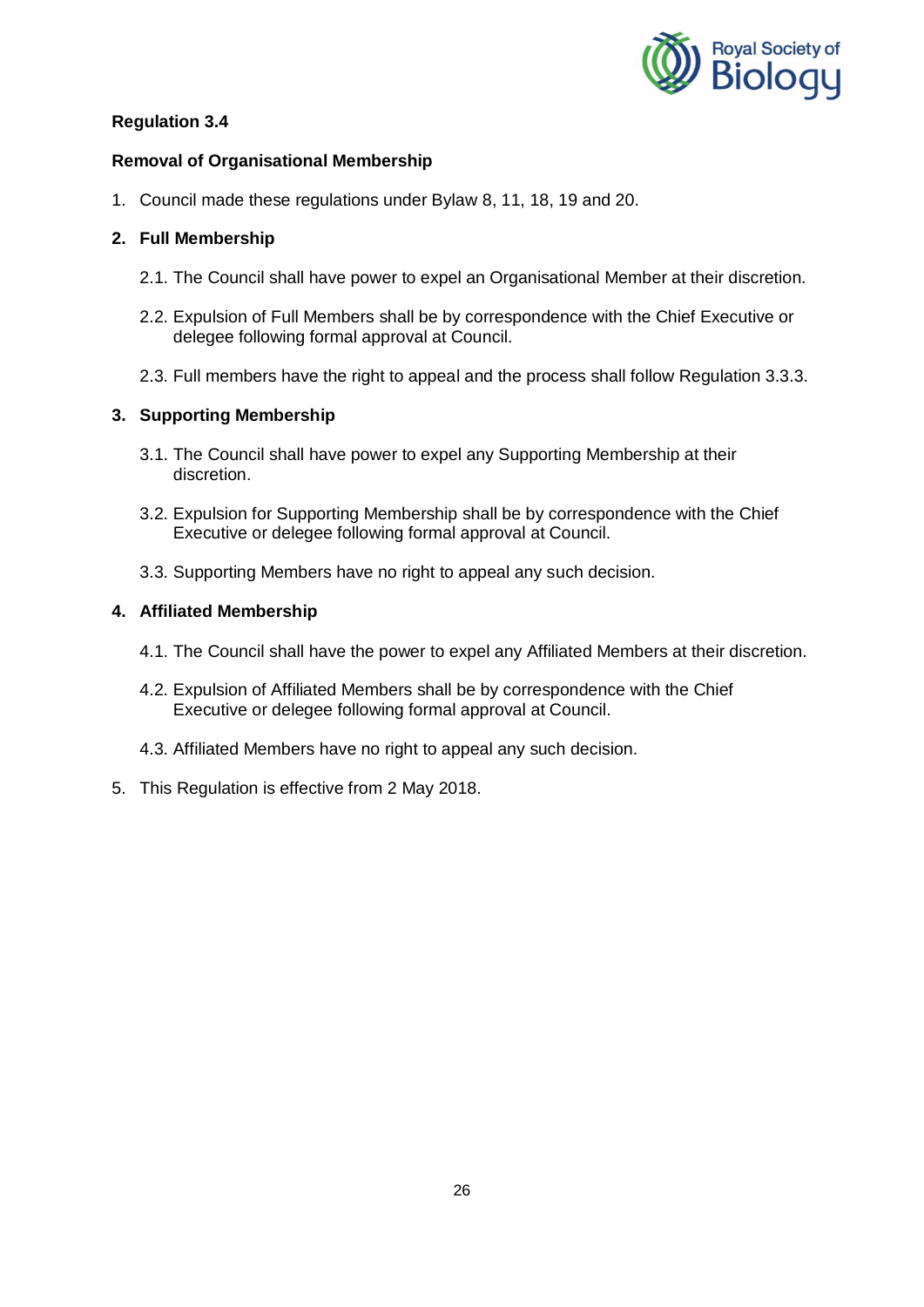

### **College of Individual Members**

- 1. Council made these regulations under Bylaw 3.
- 2. The College of Individual Members may, for the purposes of regulation and common use, be known as the CIM.
- 3. The College exists to support and promote the Individual Members (IMs) of the Royal Society of Biology, and ensure that the particular needs of IMs are addressed, through appropriate communication between IMs and Council, and through the process of election of members of Council;
- 4. A Chair of the College with responsibility for collecting and presenting the views and recommendations of the College to Council will be elected from the members and Fellows.
- 5. The Chair of the College shall be a member of Council. The term of office shall normally be four years.
- 6. Special Meetings of the College can be called either by the Chair, in consultation with the President and Council, or by request of 50 Individual Members, with a minimum of one month's notice in writing to the Chief Executive.
- 7. The appointment or re-appointment of each Council Member elected from the College of Individual Members shall be effected as follows:
	- 7.1. in the event that, at the next occurring Annual General Meeting of the Society, the term of office of one or more such Council Member, including the Chair of the College, is due to expire in accordance with Bylaw 3, the Chief Executive shall, not less than three calendar months prior to the scheduled date of such Annual General Meeting (or, if no date has been scheduled, the first anniversary of the previous Annual General Meeting), distribute in writing and/or by electronic communication to all persons who are entitled to receive notice of such general meeting details of those offices which are due to be vacated at such general meeting. Such notice shall invite the Individual Members, if they so wish, to nominate any person for appointment to such vacant office provided no such person is ineligible for election pursuant to any provision of the Charter and Bylaws and;
	- 7.2. in the case of vacancies arising other than in accordance with Bylaw 3 ('casual' vacancies), the process shall be the same, save that Council may co-opt a person to the vacant post until an election may be called at the next AGM;
	- 7.3. each nomination from an Individual Member for the appointment of a person as a Council Member must be supported by a minimum of 5 other Individual Members;
	- 7.4. any Voting Member who wishes to nominate a person for appointment as a Council Member at the relevant general meeting, and is permitted to do so notwithstanding the provisos set out in sub-paragraph 7.1 of this Regulation, must do so by notice in writing to the Chief Executive, such notice to state, in relation to each nomination:
		- 7.4.1. the name of the person nominated for appointment; and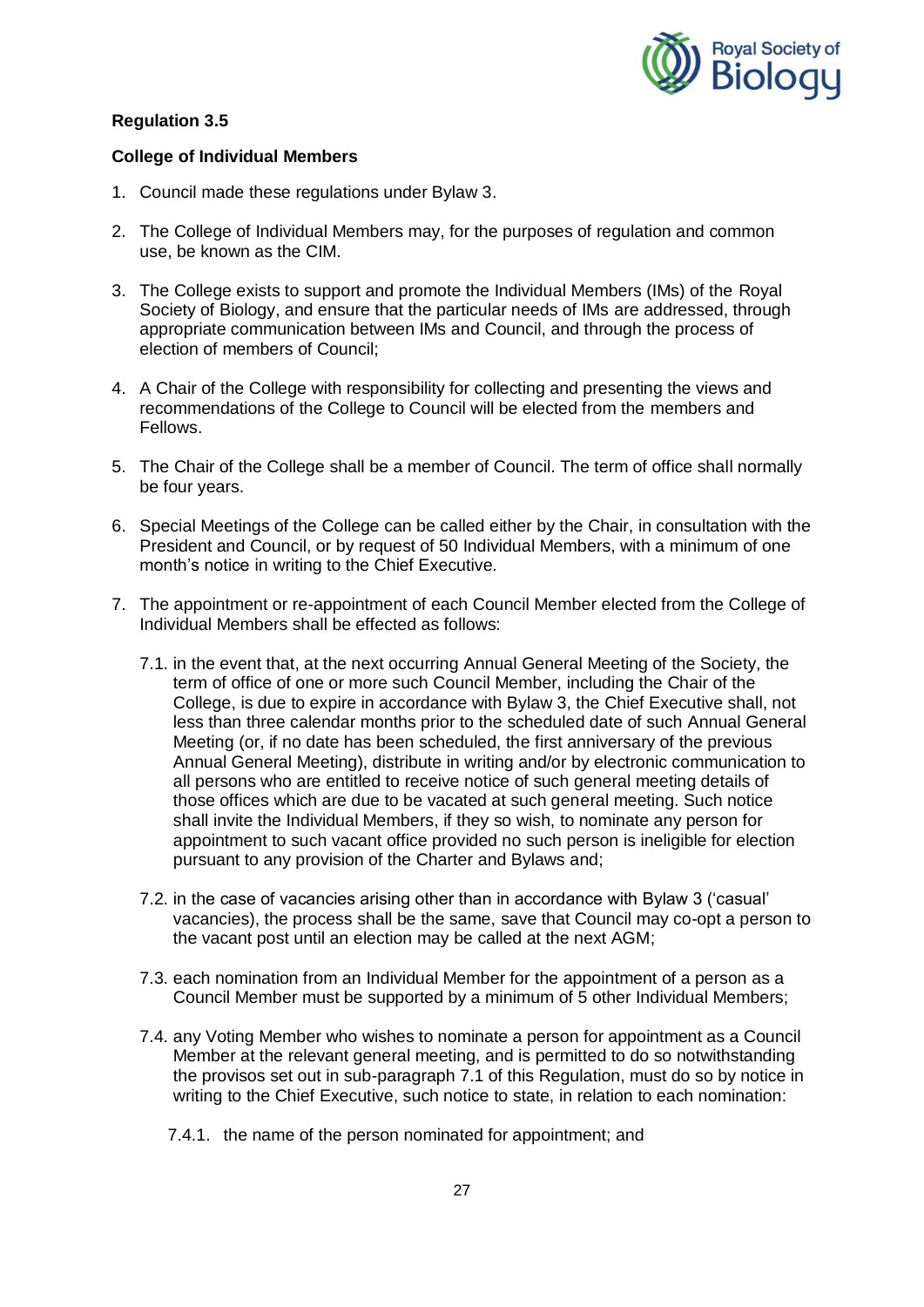

- 7.4.2. the names of the Individual Members supporting the nomination, such notice to be served on the Chief Executive by the relevant date specified in the invitation;
- 7.4.3. a statement from the nominee showing how they satisfy the Role Description and Job Specification for a Council Member and Trustee of the Royal Society of Biology;
- 7.4.4. nominations for appointment to Council may also be made by Council itself;
- 7.5. in relation to the proposed appointments, the Council or (as the case may be) the Chief Executive shall, in the notice convening the general meeting, provide the following details:
	- 7.5.1. the names of the persons duly nominated for appointment;
	- 7.5.2. the particulars of such persons which would, if they were duly appointed as a Council Member, be required to be included in the Society's Register of Trustee's Interests respectively, and including their statement as described in 7.4.3; and
	- 7.5.3. the names of the Individual Members supporting each nomination or an indication that the nomination was made by Council;
- 7.6. in the event that the number of nominations validly made equals the number of vacancies, each person nominated shall, subject to them consenting to act as a Council Member, be declared duly appointed at the relevant general meeting;
- 7.7. in the event that the number of nominations validly made exceeds the number of vacancies, the appointments shall be decided by a ballot of the Voting Members conducted in accordance with the following provisions of this Article;
- 7.8. if a ballot is required, pursuant to sub-paragraph (7.7) of this Regulation, in order to determine the appointment of one or more Council Member, the Council or (as the case may be) the Chief Executive shall, within one calendar month of the date specified by the Chief Executive in the notice to the Member Organisations referred to in sub-paragraph (7.1) of this Regulation, issue (by electronic communication or otherwise) a ballot paper to each Voting Member, such ballot paper to specify:
	- 7.8.1. the names of the persons nominated for appointment as Council Members to whom the ballot relates:
	- 7.8.2. instructions on how voting is to be conducted, including in what manner and by which date ballot papers must be returned to the Chief Executive; and
	- 7.8.3. any other information considered by the Council or the Chief Executive to be relevant to the ballot or the conduct thereof;
- 7.9. in the event that, after the counting of votes duly cast is completed, an equality of votes is found to exist between any persons to whom the ballot relates and the addition of one vote would entitle any of such persons to be declared duly appointed as a Council Member, the President shall forthwith decide between such persons by lot, and shall proceed as if the person on whom the lot falls had received an additional vote;
- 7.10.the person receiving the highest number of votes in any such ballot (or, as the case may be, the person on whom the lot falls as referred to in sub-paragraph (7.9) of this Regulation) shall, subject to his consenting to act as a Council Member, be declared duly appointed at the relevant general meeting.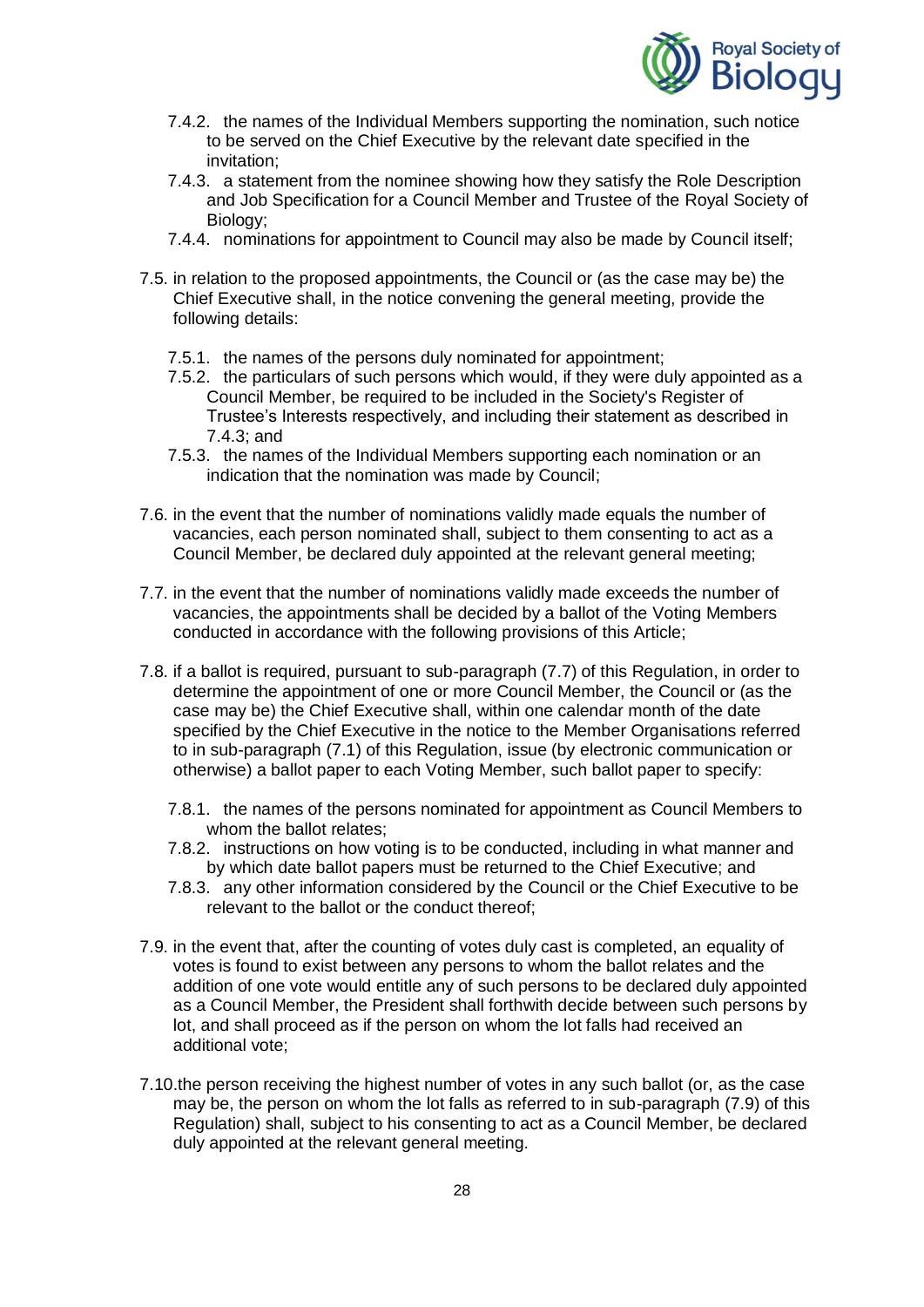

8. This Regulation is effective from 2 May 2018.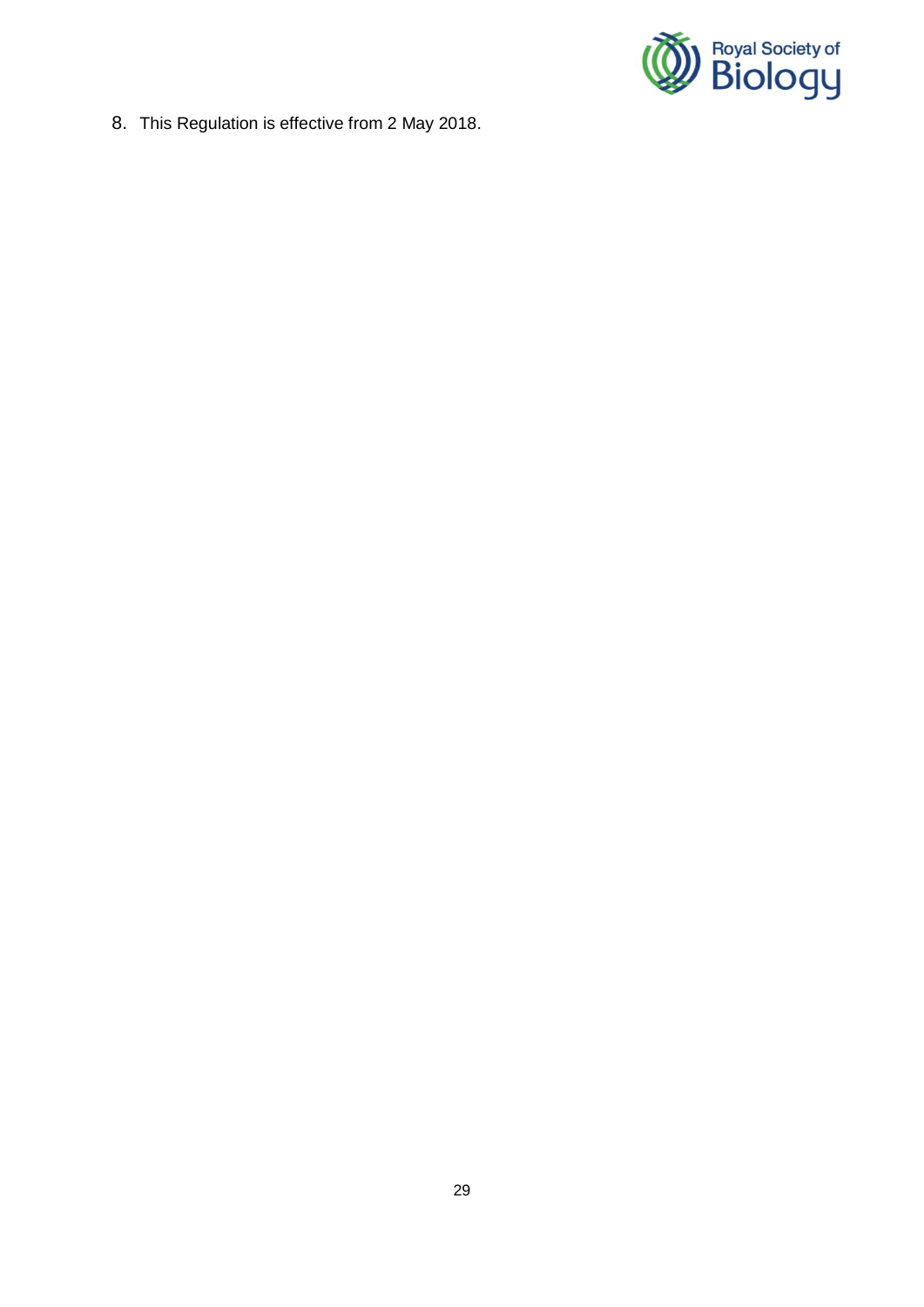

### **College of Organisational Members**

- 1. Council made these regulations under Bylaw 3.
- 2. The College of Organisational Members shall, for the purposes of regulation and common use, be known as the College of Organisational Members, or COM.
- 3. The College exists to support and promote the Member Organisations (MOs) of the Royal Society of Biology, and ensure that the particular needs of MOs are addressed, through appropriate communication between MOs and Council, and through the process of election of members of Council;
- 4. There shall be three types of Member Organisation Full Members, Supporting Members and Affiliated Members. Only Full Members may vote.
- 5. Full members shall normally be other Learned Societies in biological sciences. Supporting members shall normally be organisations, including private sector bodies, working in biological sciences. Affiliated members may be any organisation who supports the Society's work and need not necessarily operate within the biological sciences sector. Affiliated Organisations shall have no formal role in determining policy or other activities of the Society.
- 6. A Chair of the College with responsibility for collecting and presenting the views and recommendations of the College to Council will be elected from the nominated representatives.
- 7. The Chair of the College is a member of Council, as described in the Bylaws, with a term of four years from the AGM at which the election result was declared.
- 8. The College will meet at least once per year in a General Meeting to discuss matters deemed of relevance to the College. Three months' notice of such meeting will be given to the MOs. Further Special Meetings of the College can be called either by the Chair, in consultation with the President and Council, or by request of 10 Member Organisations, with a minimum of one month's notice.
- 9. The appointment or re-appointment of each Council Member elected from the College of Member Organisations shall be effected as follows:
	- 9.1. in the event that, at the next occurring Annual General Meeting of the Society from time to time, the term of office of one or more such Council Member, including the Chair of the College, is due to expire in accordance with Bylaw 33, the Chief Executive shall, not less than three calendar months prior to the scheduled date of such annual general meeting (or, if no date has been scheduled, the first anniversary of the previous annual general meeting), distribute in writing or by electronic communication to all persons who are entitled to receive notice of such general meeting details of those offices which are due to be vacated at such general meeting. Such notice shall invite the Member Organisations, if they so wish, to nominate any person for appointment to such vacant office provided no such person is ineligible for election pursuant to any provision of the Charter and Bylaws and provided further that there shall not at any time be more than two persons appointed or serving as Council Members upon the nomination of the same Member Organisation;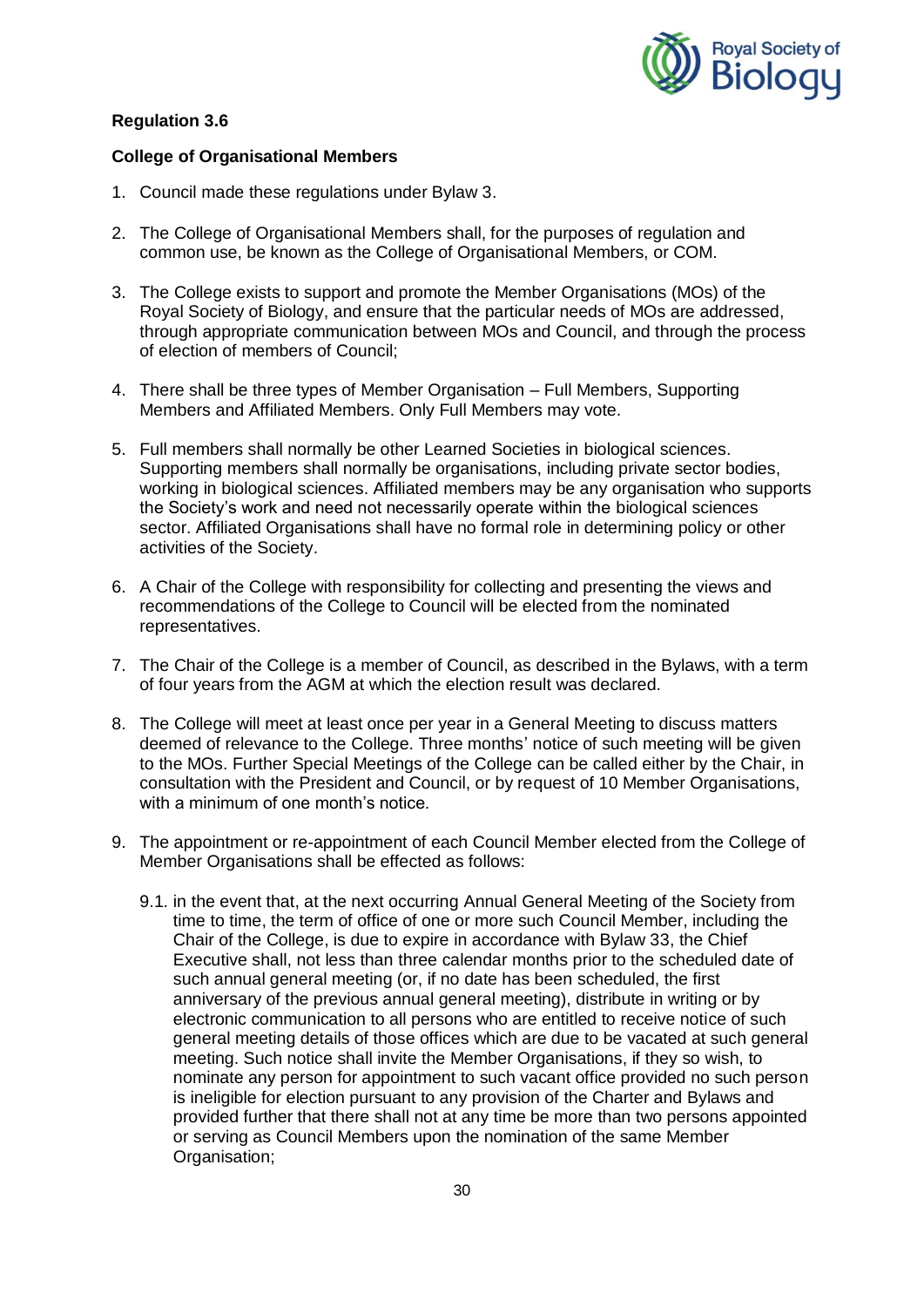

- 9.2. in the case of vacancies arising other than in accordance with Bylaw 33 ('casual' vacancies), the process shall be the same, save that the Council may co-opt a member until an election may be called at the next AGM.
- 9.3. each nomination from a Member Organisation for the appointment of a person as a Council Member must be supported by a minimum of two other Member Organisations;
- 9.4. any Member Organisation who wishes to nominate a person for appointment as a Council Member at the relevant general meeting, and is permitted to do so notwithstanding the provisos set out in sub-paragraph (9.1) of this Regulation, must do so by notice in writing to the Chief Executive, such notice to state, in relation to each nomination:
	- 9.4.1. the name of the person nominated for appointment; and
	- 9.4.2. the names of the Member Organisations supporting the nomination, such notice to be served on the Chef Executive by the relevant date specified in the invitation;
	- 9.4.3. a statement from the nominee showing how they satisfy the Role Description and Job Specification for a Council Member and Trustee of the Royal Society of Biology;
	- 9.4.4. nominations for appointment to Council may also be made by Council itself;
- 9.5. in relation to the proposed appointments, the Council or (as the case may be) the Chief Executive shall, in the notice convening the general meeting, provide the following details:
	- 9.5.1. the names of the persons duly nominated for appointment;
	- 9.5.2. the particulars of such persons which would, if they were duly appointed as a Council Member, be required to be included in the Society's Register of Trustee's Interests respectively, and including their statement as described in 9.4.3; and
	- 9.5.3. the names of the Member Organisations supporting each nomination or an indication that the nomination was made by Council;
- 9.6. in the event that the number of nominations validly made equals the number of vacancies, each person nominated shall, subject to their consenting to act as a Council Member, be declared duly appointed at the relevant general meeting;
- 9.7. in the event that the number of nominations validly made exceeds the number of vacancies, the appointments shall be decided by a ballot of the Member Organisations conducted in accordance with the following provisions of this Article;
- 9.8. if a ballot is required, pursuant to sub-paragraph (9.7) of this Regulation, in order to determine the appointment of one or more Council Member, the Council or (as the case may be) the Chef Executive shall, within one calendar month of the date specified by the Chief Executive in the notice to the Member Organisations referred to in sub-paragraph (9.1) of this Regulation, issue (by electronic communication or otherwise) a ballot paper to each Member Organisation, such ballot paper to specify:
	- 9.8.1. the names of the persons nominated for appointment as Council Members to whom the ballot relates;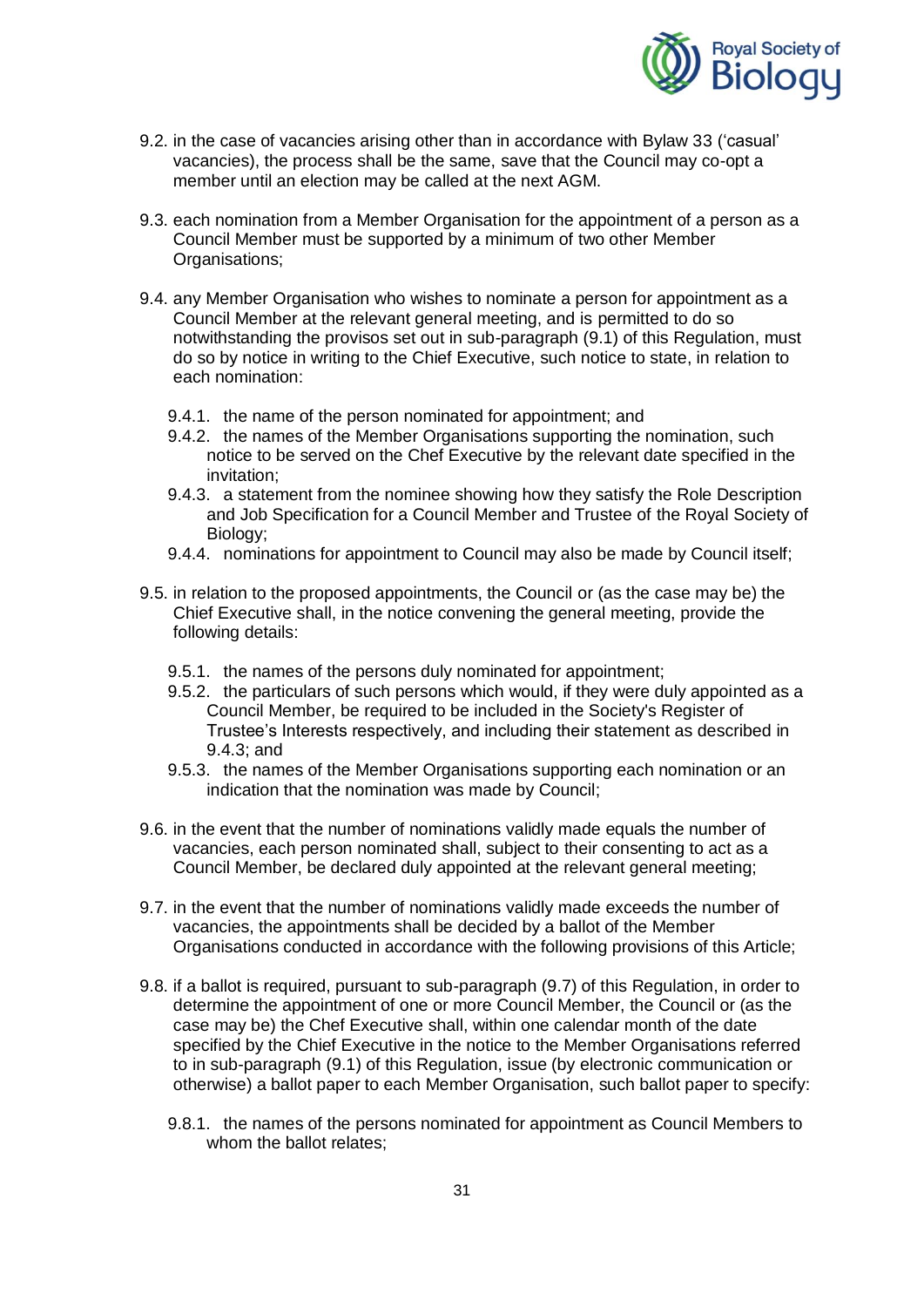

- 9.8.2. instructions on how voting is to be conducted, including in what manner and by which date ballot papers must be returned to the Chief Executive; and
- 9.8.3. any other information considered by the Council or the Chief Executive to be relevant to the ballot or the conduct thereof;
- 9.9. in the event that, after the counting of votes duly cast is completed, an equality of votes is found to exist between any persons to whom the ballot relates and the addition of one vote would entitle any of such persons to be declared duly appointed as a Council Member, the President shall forthwith decide between such persons by lot, and shall proceed as if the person on whom the lot falls had received an additional vote;
- 9.10.the person receiving the highest number of votes in any such ballot (or, as the case may be, the person on whom the lot falls as referred to in sub-paragraph (9.9) of this Regulation) shall, subject to them consenting to act as a Council Member, be declared duly appointed at the relevant general meeting.
- 10. The Council may delegate the negotiation of fees with organisational members to the Chief Executive or their nominee.
- 11. This Regulation is effective from 2 May 2018.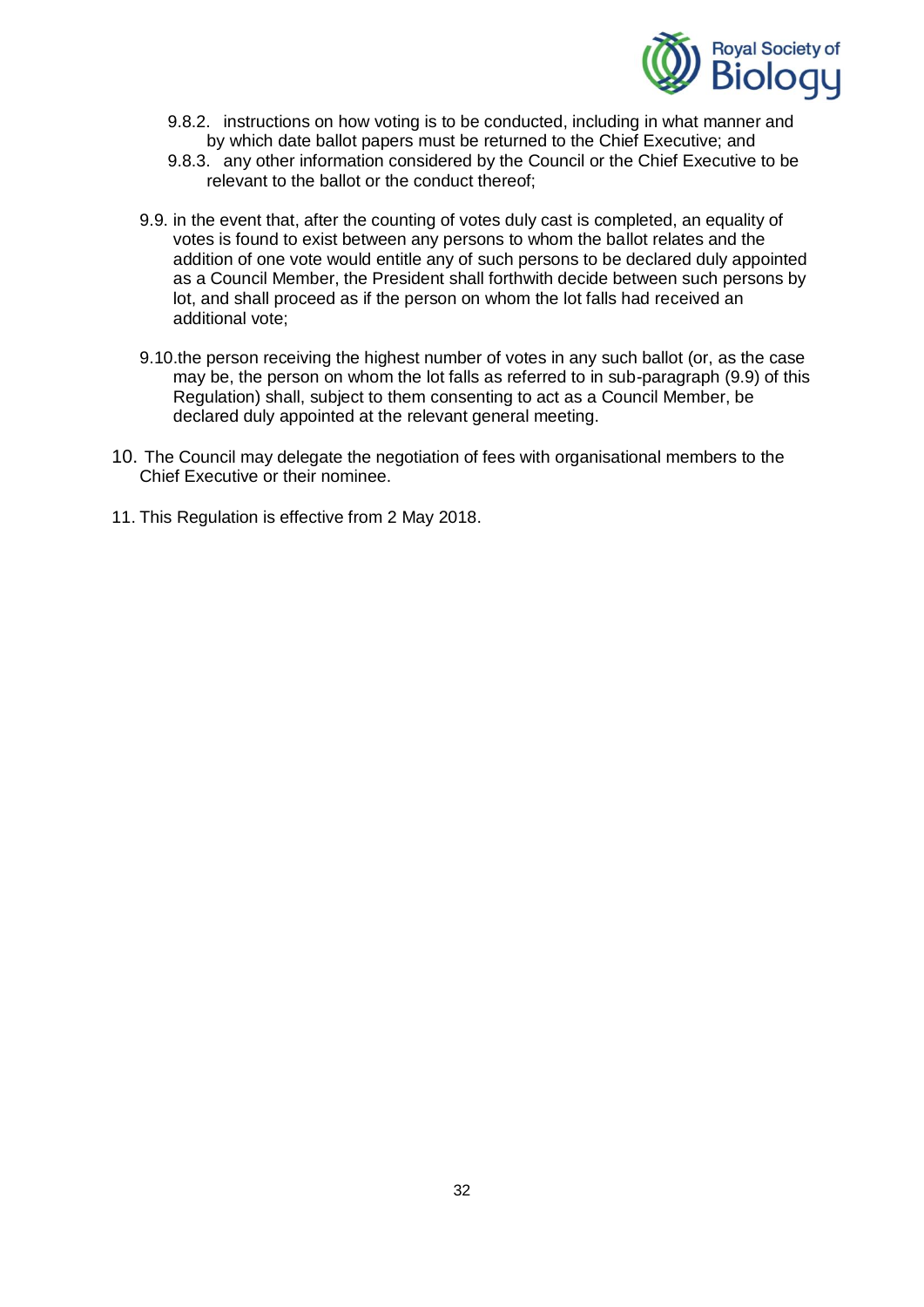

### **Branches**

### **Regulations Concerning the Administration and Government and for the Purpose of Defining the Powers and Duties of Branches**

- 1. Council made these regulations under Bylaw 36.
- 2. Each Branch of the Society shall be constituted in accordance with the Charter and Bylaws using the framework constitution set out below.
- 3. Each individual member may only be a member of one Branch. This will usually be where the member lives or works. The Society will automatically assign a member to the Branch associated with their home address unless requested by the member to change the geographic designation.
- 4. Notwithstanding the particular Branch designation, a member may attend any Branch event if they wish. However, they will only be permitted to stand for Branch elections or vote at their designated Branch.
- 5. Constitution of a branch of the Royal Society of Biology shall include the following information:
	- 5.1. **Name**: The name of the Branch shall be
	- 5.2. **Objectives**. The objectives of the Branch are to further the Aims and Objectives of the Royal Society of Biology at all times by:
		- 5.2.1. Promoting and fostering the public understanding of biological sciences in the Branch area;
		- 5.2.2. Encouraging the exchange of ideas and information between biologists from different fields of expertise and areas of employment;
		- 5.2.3. Representing the views of the members of the Branch to the Council of the Society via Regional Coordinators;
		- 5.2.4. Enhancing the professional status of bioscientists thereby encouraging young people who aspire to become professional biologists;
		- 5.2.5. Organising activities for members of the Branch, thereby keeping them in touch with current developments in biology;
		- 5.2.6. Assisting the Society in recruitment of members; and
		- 5.2.7. Collaborating with other Branches and Specialised Groups of the Society, and with Member Organisations and sister Societies in the furtherance of these objectives.
	- 5.3. **Membership**. Membership of the Branch shall include all members of the Royal Society of Biology, living or working within the area of the Branch.
	- 5.4. **Organisation**. The Branch shall be organised and administered by a Committee elected by the Branch members.
- 6. If committees are unable to meet the minimum requirements of a branch committee and a new committee cannot be recruited from current branch members, dissolution can be recommended. A motion to dissolve the branch will be made at the next Branches Working Group and if agreed recommend through the Membership and Professional Affairs (MPA) Committee to Council for approval.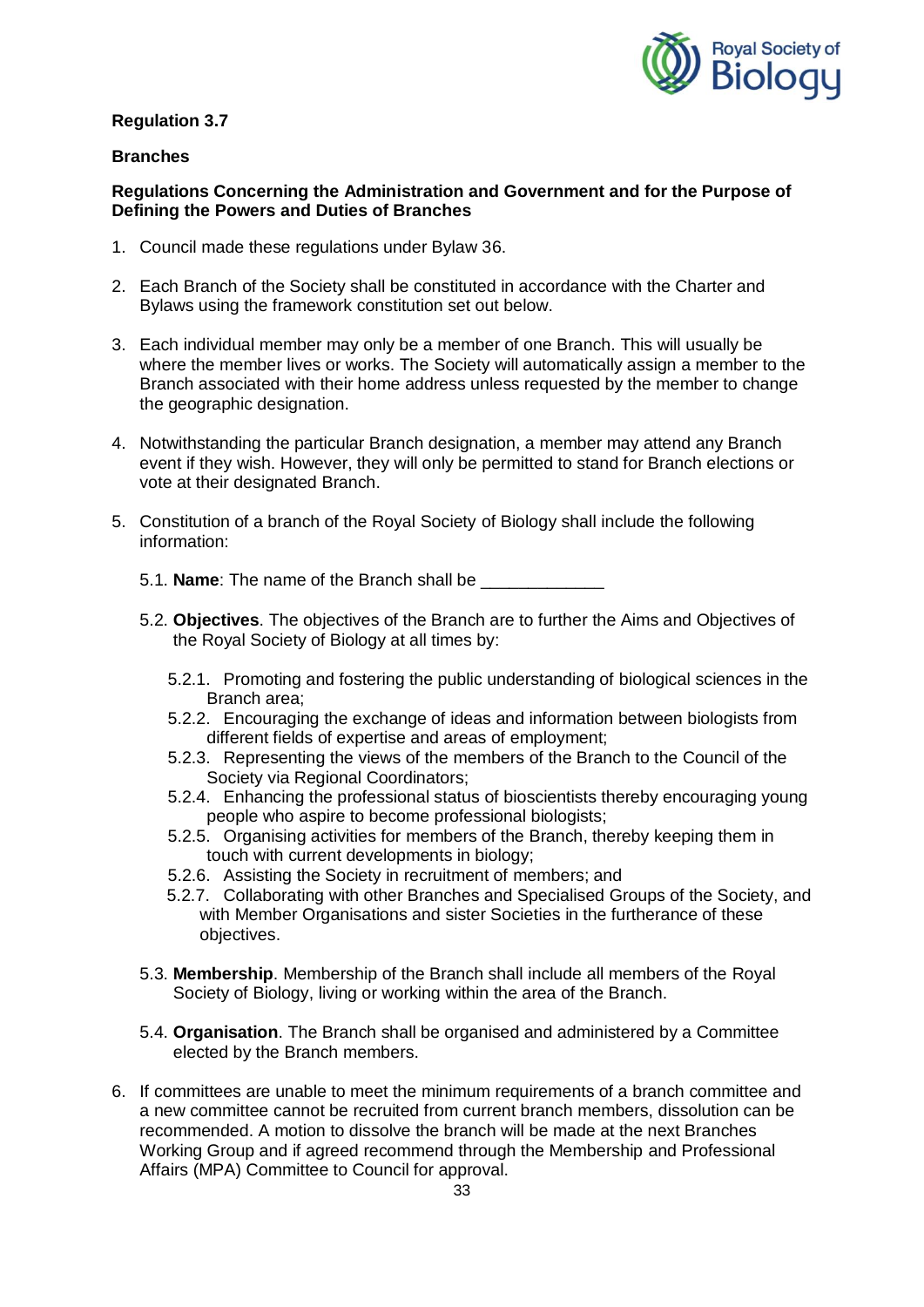

- 7. On approval of dissolution, those on the branch committee will be informed by the Chair of the College of Individual Members and *de facto* Branches Working Group Chair.
- 8. Members within the branch catchment area will be informed of the decision and informed of their reallocation to their nearest alternative branch. Neighbouring branch committees will be informed of the dissolution and updated on any movement of members into their area.
- 9. This Regulation is effective from 4 December 2019.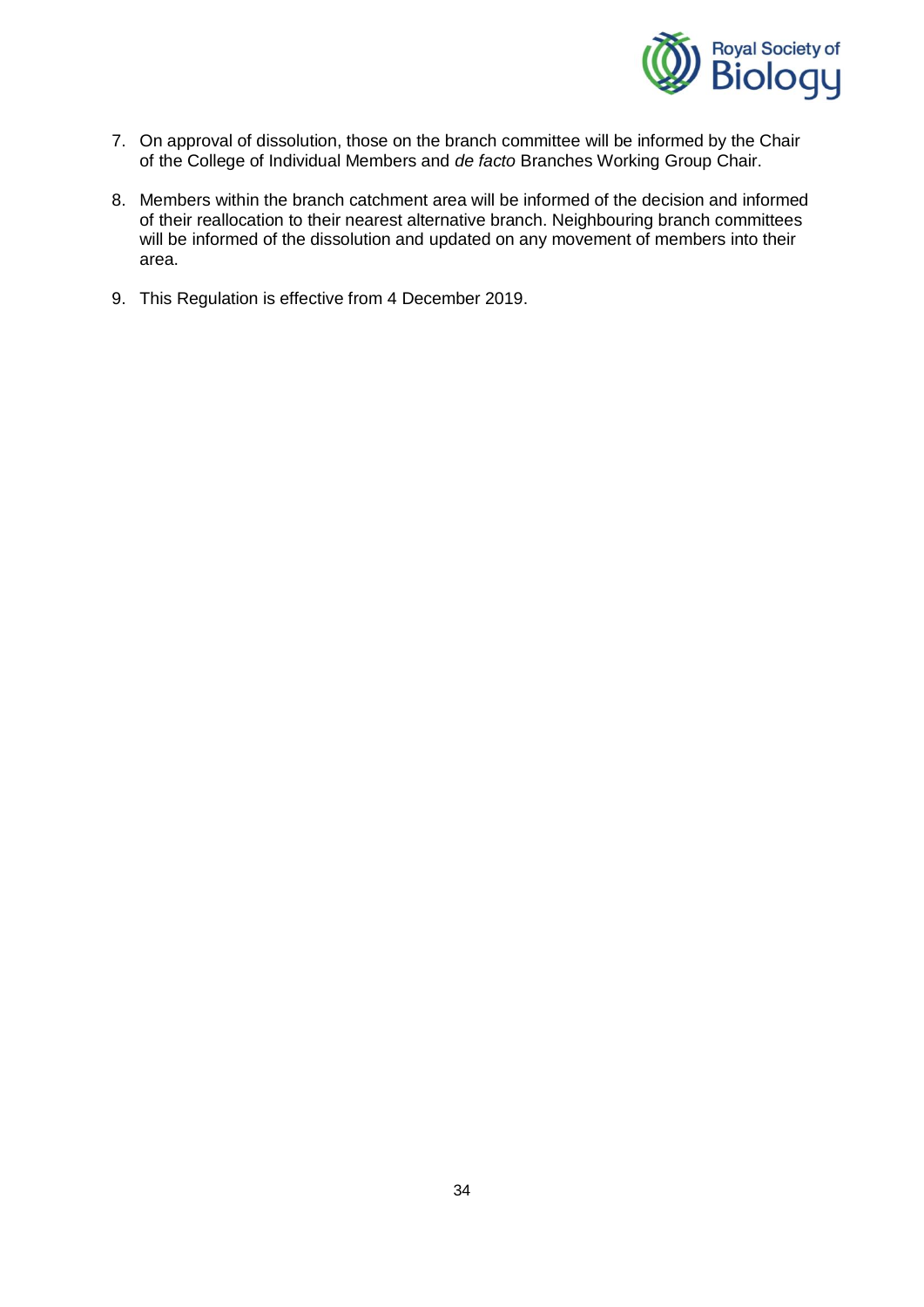

## **The Names and Letterheads of Practising Firms**

- 1. Council made this Regulation under Bylaws 13 and 21.
- 2. This statement applies to practising members and, where appropriate, employees of practising firms.
- 3. A 'Firm' means a sole practitioner, a partnership, a limited liability partnership or corporate body the main business of which is the provision of services customarily provided by Chartered Biologists.
- 4. The term 'Letterhead' means any part of the firm's notepaper and documents used by the firm for communicating with clients or other parties.
- 5. A member may practise under whatever name or title they see fit, subject to the Bylaws and Regulations.
- 6. The firm name should be consistent with the dignity of the profession and should not project an image inconsistent with that of a profession bound to high ethical and technical standards.
- 7. A practice name should not be misleading.
- 8. The description 'Chartered Biologists' or other specialist register names, as provided by the Regulations, shall not form part of the name of the firm.
- 9. Firms that wish to couple a description of their expertise with the words 'Chartered Biologists' or other professional designation as provided by the Regulations, must obtain the prior written approval of the wording to be used from the Membership and Professional Affairs Committee. The Committee will require proof of proficiency in the particular discipline or area proposed to be described.
- 10. Principals in a firm describing itself as 'Chartered Biologists' or other professional designation as provided by the Regulations, shall adopt a distinguishing name for any separate firm of biologists in which they practise and which is not itself entitled to the descriptions based on these professional designations.
- 11. A practice letterhead must comply with partnership and company law as appropriate, and with the Business Names Act 1985.
- 12. Unless the name of the firm is based on the name of past or present members of the firm or a firm with which it has merged or amalgamated, the existing firm members must consult the Society as to the propriety of the proposed name.
- 13. Letterheads shall show clearly whether any person named thereon is a partner or director of the firm.
- 14. Unless all the persons named on the letterhead are Chartered Biologists, firms should distinguish professional registrants mentioned on the letterhead by the use of designatory letters.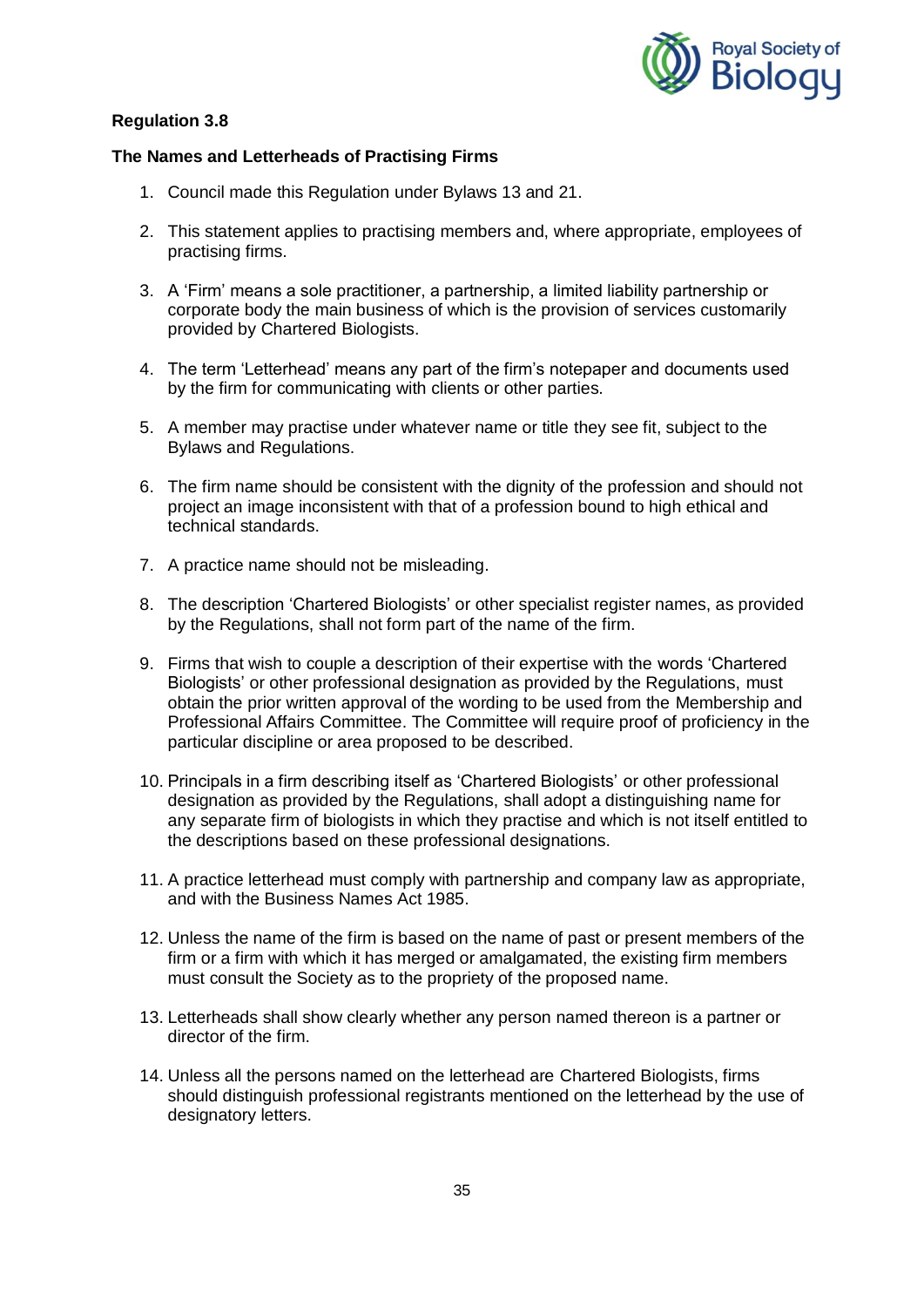

- 15. The letterhead of a practice must only describe an individual by a title, description or designatory letters to which they are entitled.
- 16. Members and member firms are encouraged to use the Society logo on their stationery provided they may properly call themselves by the designations provided in these Regulations. Members must seek, and obtain, written permission from the Honorary Secretary. Members should ensure that the wording: 'Royal Society of Biology' is shown in the correct position adjacent to the logo. The logo shall not be smaller than 17 mm.
- 17. This Regulation is effective from 2 May 2018.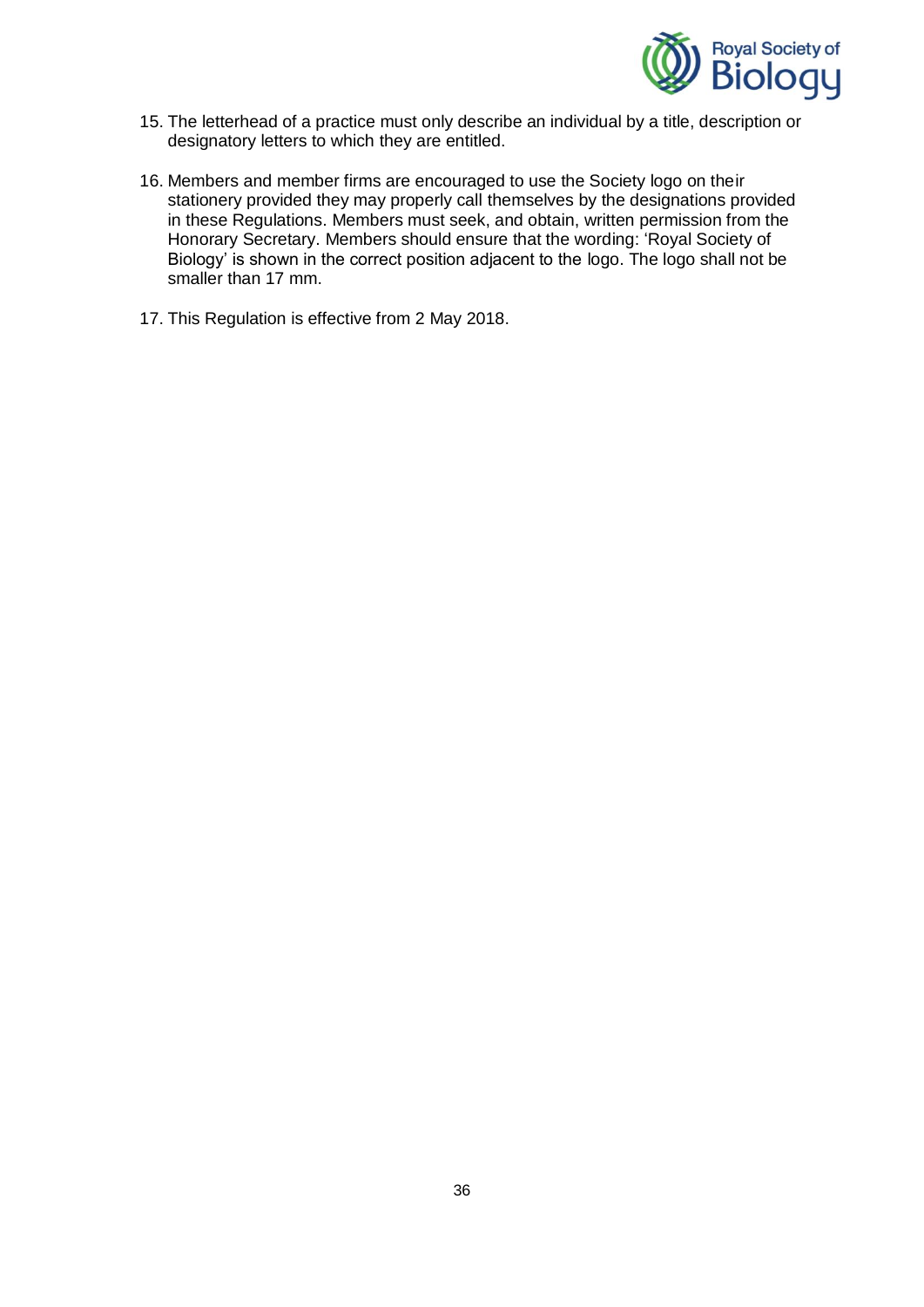

### **Disciplinary Regulation**

- 1. Council made this regulation under Bylaw 21.
- 2. The disciplinary powers of the Society shall be exercised by a Professional Matters Committee, and an Appeals Panel each sitting in private and respectively constituted and acting as follows:
	- 2.1. The Honorary Secretary shall be informed within 1 month of the receipt of either a written formal complaint or allegation to the Chief Executive or President of the Society, or a resolution of Council on matters of professional conduct or other breach of the Charter, Bylaws and Regulations. The Honorary Secretary shall appoint a Professional Matters Committee consisting of four or more members of the Society of high standing, and shall, usually, chair the Committee. This Committee will initially investigate the complaint or allegation to determine if there is a case to answer.
	- 2.2. If in the opinion of the Professional Matters Committee the investigation of a particular complaint or allegation may require specialist knowledge or expertise not available to the Committee it may appoint an expert who in its opinion has such knowledge or expertise to serve ad hoc as a full additional member of the Committee for the purpose of considering the particular complaint or allegation.
	- 2.3. If, following the initial investigation outlined under paragraphs 2.1 and 2.2, the Committee decides there is no case to answer the complainant will be informed of the decision and the reasons for it. If, however, the Committee decides there is a case to answer, the Committee will institute a hearing and the complainee will be notified of the complaint or allegation.
	- 2.4. If for any reason any member of the Committee is during the course of the hearing unable to continue to attend the hearing (or any adjourned hearing) of any charge or matter, the remaining members of the Committee, providing there are not less than three in number, may at their discretion proceed with the hearing.
	- 2.5. Whenever a case is re-heard following a successful appeal, any of the members of the original Committee may be appointed to the new Committee.
- 3. The Professional Matters Committee shall investigate complaints or allegations made against a member or Registrant of unprofessional conduct or other breach of the Charter, Bylaws and Regulations by the member or Registrant.
	- 3.1. The member or Registrant shall be entitled to submit written observations or representations to the Committee on the subject matter of the complaint or allegation. Such observations will only be considered if received by the Chief Executive no more than 14 days after the date of the letter inviting such observations. The Committee may require the member or Registrant to appear before the Committee in person, to produce any documents in their possession which it might consider to be relevant to its investigation and to request the attendance of witnesses. If the member or Registrant fails to attend or otherwise to avail themselves of their rights under this paragraph the Committee may proceed in their absence and without further reference to them.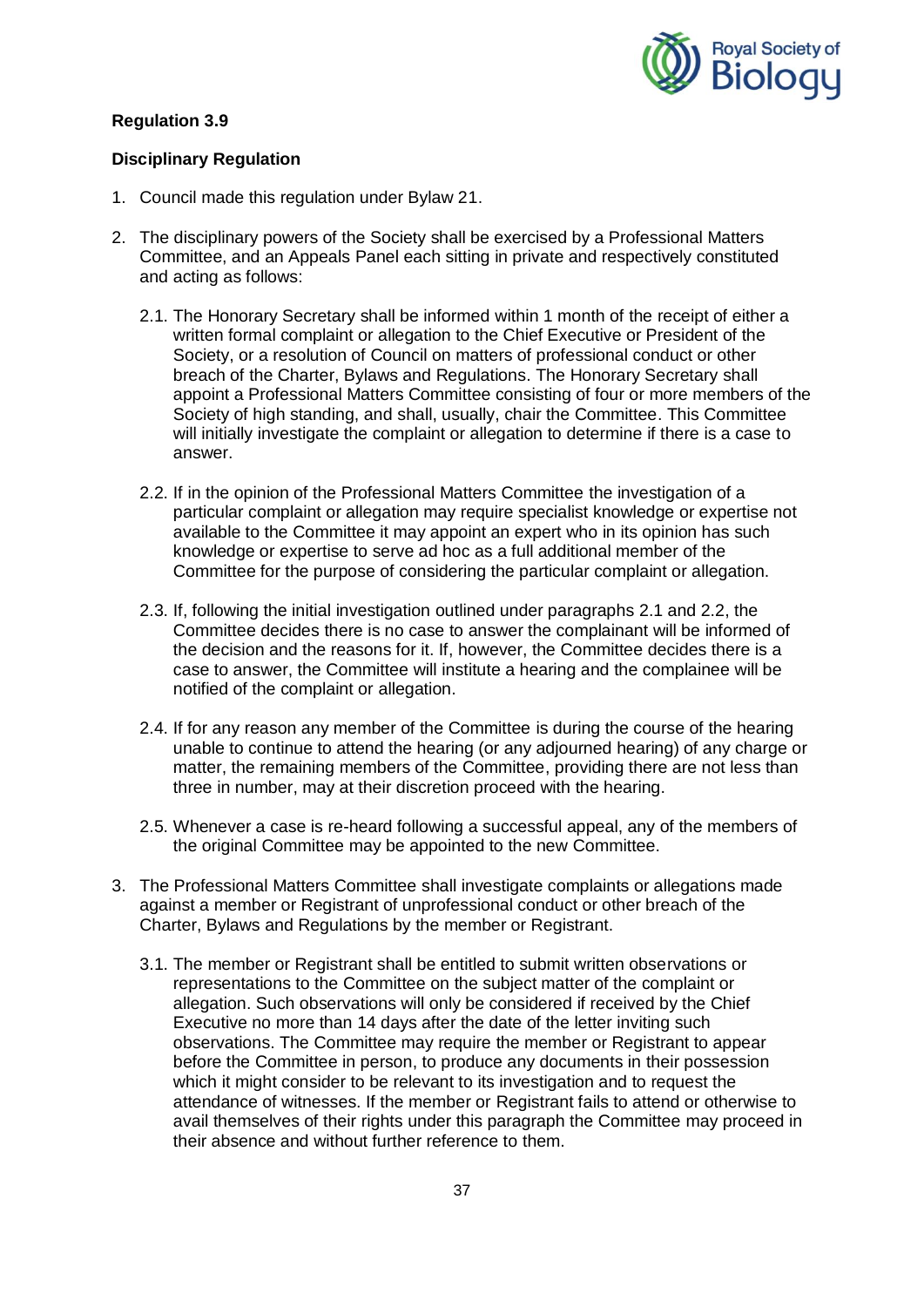

- 3.2. A member or Registrant appearing before the Committee may be accompanied by an individual and may, at the discretion of the chairman, call witnesses on their behalf. Any such individual may not be formal legal counsel.
- 3.3. The Committee may decide to reject the complaint or allegation and acquit the member or Registrant but if in its opinion the complaint or allegation is justified, it may:
	- 3.3.1. exclude the member from the Society or remove a Registrant from the Register(s);
	- 3.3.2. reprimand the member or Registrant;
	- 3.3.3. require the member or Registrant to give an undertaking to refrain from continuing or repeating the conduct which is found to have constituted the contravention;
	- 3.3.4. suspend the member from membership of the Society or the Registrant from registration on the relevant Register(s) for such period as the Society may determine;
	- 3.3.5. waive a fee and/or repay a paid fee to release any monies held by the member or Registrant on or towards payment of a fee
- 4. The decision of the Committee shall be notified to the member or Registrant within 14 days of the hearing by recorded delivery post to the member's last address on the register of the Society.
- 5. The member or Registrant may appeal against any penalty imposed on them but not against the finding of the Panel. The appeal may be made on the grounds:

5.1. that the Committee was not in receipt of sufficient information to allow it to come to a reasoned decision;

5.2. that the Committee misinterpreted or misapplied the Society's Bylaws, Regulations, Code of Professional Conduct or other appropriate governing documents, that may pertain to the behaviours on which grounds the complaint was made;

5.3. that the Committee discriminated unfairly against the applicant, including on the basis of race, colour, religion, gender, sexual orientation, gender identity, national origin, age, disability, marital status or amnesty or any other protected characteristics; 5.4. of maladministration on the part of an administrative officer

- 6. Any such appeal shall be by notice given to the Chief Executive and shall specify the grounds to be relied on in support of the appeal within 28 days of the date of the letter recording the decision.
- 7. On receipt of an appeal the Chief Executive shall send to a Council nominee copies of all papers concerning the application, to include those previously considered by the Committee. The Council nominee will, in the first instance, review the application with one other member of Council, to decide if there are grounds for appeal.
- 8. If there are sufficient grounds for appeal, the Council nominee shall convene an Appeals Panel to hear the appeal and shall Chair the Panel with up to four additional members to serve on this body which shall have powers to investigate the application on behalf of Council. No member of the Panel shall have previously considered the application or shall have acted as referee or sponsor of the applicant. The Panel will meet within 28 days of receipt of the appeal.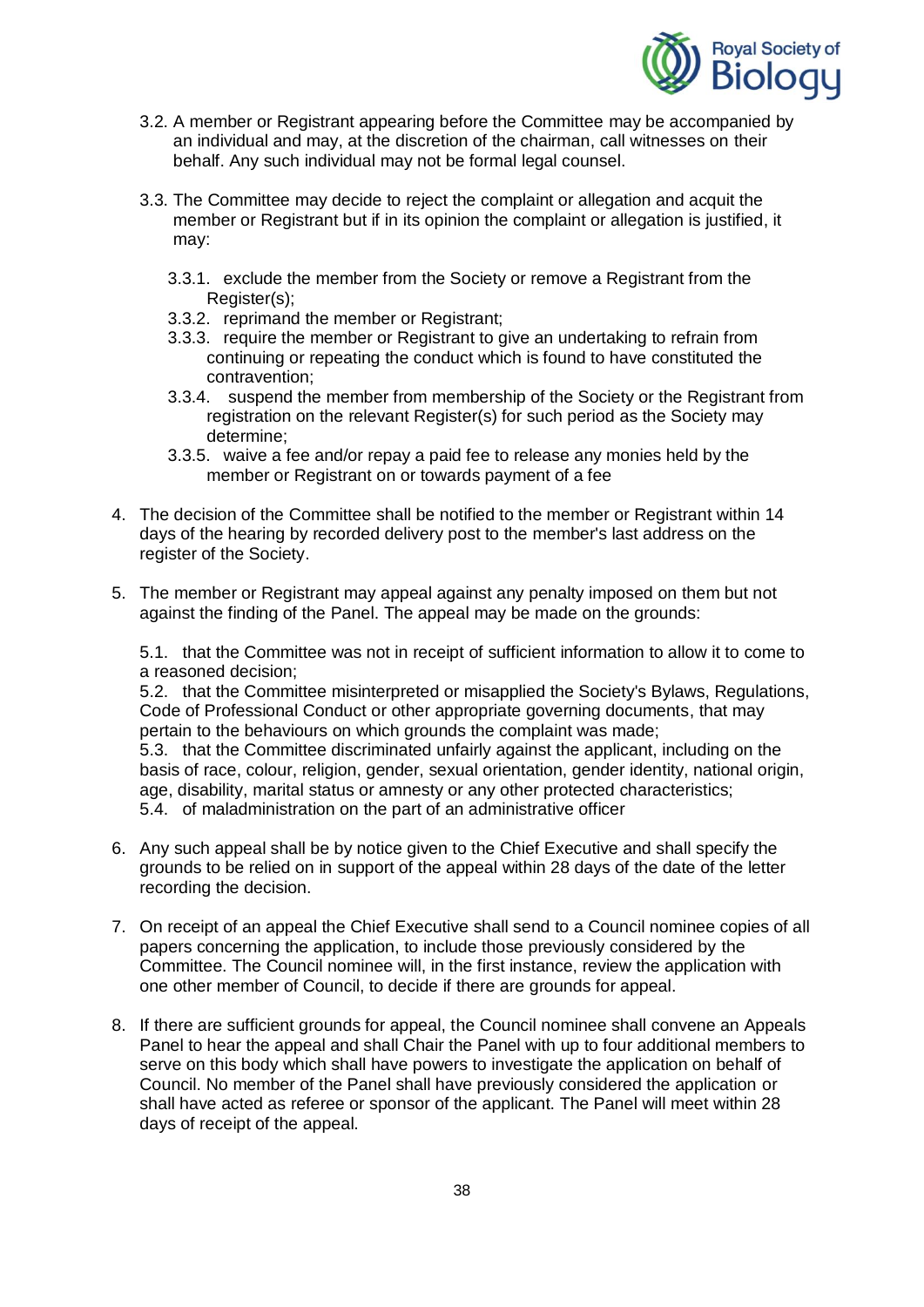

- 9. The Chief Executive shall notify the applicant of the date on which the appeal is to be heard at least 14 days beforehand. The Chief Executive or their nominee shall be secretary to the Appeals Panel without vote. The Panel shall have the power to collect information including personal statements, from any source to assist in the investigation. The quorum for a meeting of the Panel shall be three voting members including the chair. Decisions shall be by a simple majority. In the event of a tie, the chair of the Panel shall have a second and casting vote.
- 10. The Panel may vary the penalty to one of greater or less severity, within the limits of Bylaw 21, and may order for the payment by the member of a sum of money towards payment of the costs incurred by the Society in connection with the appeal. The Appeals Panel's decision is final. The Chief Executive shall notify the appealant in writing of the decision of the Appeals Panel within seven days of the meeting.
- 11. No penalty imposed by the Professional Matters Committee shall take effect or be reported to the Council or any notice of penalty be published within the prescribed time for appeal or (if a notice of appeal is given) while the appeal is pending. Subject thereto all decisions of the Professional Matters Committee and of an Appeals Panel shall take immediate effect and shall in due course be reported to the Council and duly recorded; and the Chief Executive may cause to be published in The Biologist notice of the reprimand, severe reprimand, suspension or expulsion of a member together with such particulars as the Committee or Panel shall think desirable of the misconduct, breach of Bylaws, or other matter for which the penalty in question was imposed. The Chief Executive may also notify such newspapers and other publications as he/she shall think fit of any such notice and particulars.
- 12. If a member is expelled their name shall be removed from the register of members of the Society and they shall thereupon cease for all purposes to be a member of the Society. Their certificate of membership shall be immediately returned and they shall not be entitled to use any designation or description which implies membership or former membership of the Society.
- 13. If a member is suspended their certificate of membership shall be immediately returned and they shall not be entitled during the period of their suspension to exercise any of the rights or privileges of membership of the Society or to use any such designation or description as aforesaid. They shall however remain in all other respects subject to the provisions of these Bylaws and to the exercise of the Society's disciplinary powers in respect of any contravention of those provisions committed by them during the period of their suspension.
- 14. If the member is also a registrant of a Register held under license from the Science Council, they shall have no redress to the Science Council.
- 15. Once a member has been notified that a complaint or allegation has been made against them they shall not be entitled to resign from membership of the Society until all proceedings against them under this Bylaw have been concluded; and any such proceedings may be continued notwithstanding their attempted resignation.
- 16. This Regulation is effective from 9 December 2020.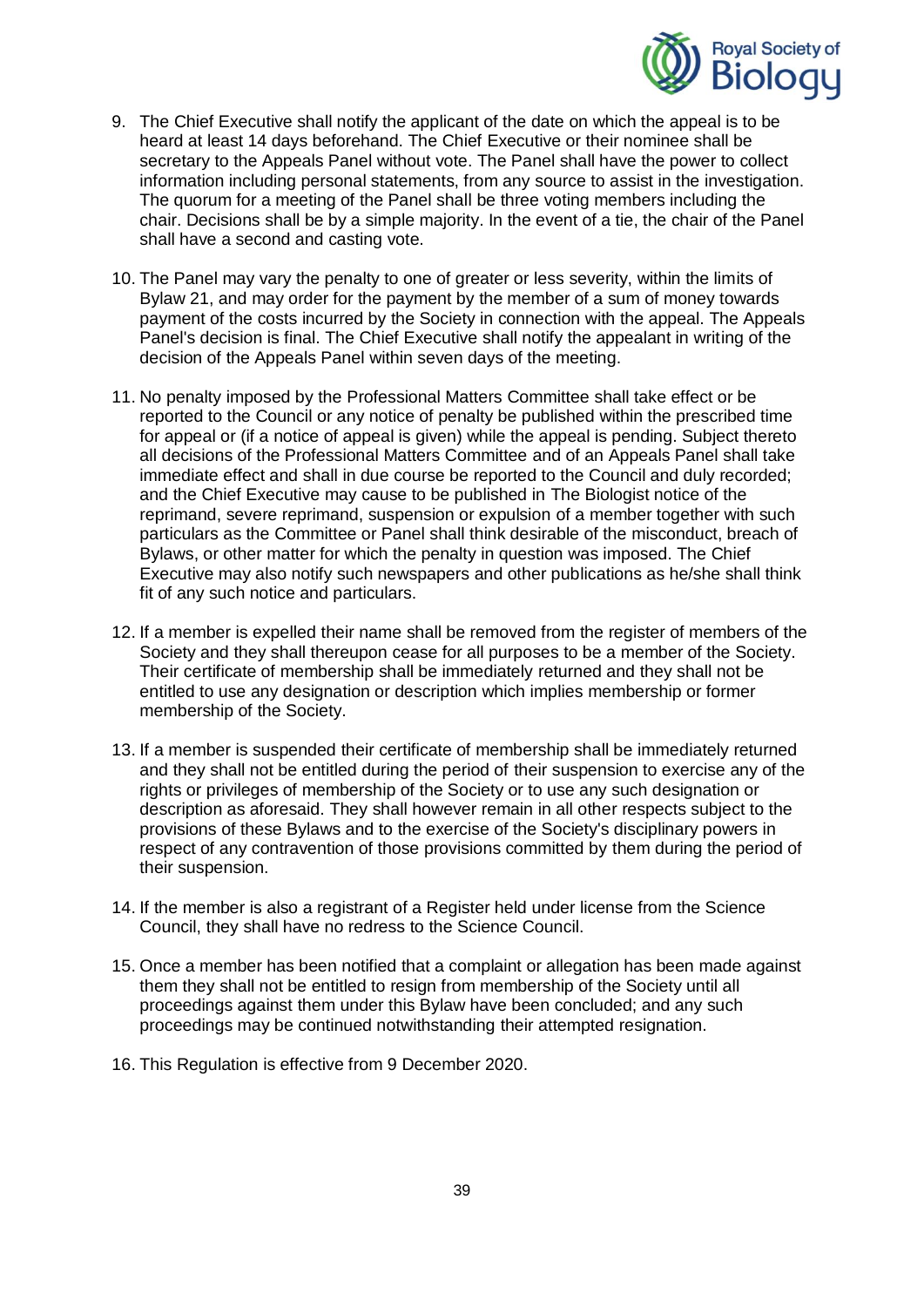

### **Financial Regulation**

1. Council made these regulations under Bylaws 19a, 19a, 22, 25a, 43, 44, 45, 46 and 47.

### 2. **Individual Membership Subscriptions**

- 2.1. Every person applying for election as an Individual Member, except where otherwise resolved by Council, shall submit with their application the membership subscription for the grade applied for. In case of election the subscription will be applied to the first year of membership: if the applicant is not admitted the subscription will be returned but not the application fee. After admission to membership new members shall receive notice thereof and their names shall be added to the Register of the Society.
- 2.2. Council has determined that the application fee may be waived at the discretion of the Chief Executive or Director of Membership and Professional Affairs.
- 2.3. All individual subscriptions shall be payable in advance. Member Organisation fees may be paid up to 50% in arrears. Member fees will normally be payable in April and will cover the membership period starting on 1<sup>st</sup> October of the previous year and running to the 30<sup>th</sup> September of the year within which the fees have been paid.
- 2.4. A member granted a reduced subscription under Bylaw 25 (a) may pay either a special annual subscription of half the subscription fee due for their grade or may compound for all future subscriptions. The sum payable for compounding will be reviewed and published at the start of each financial year.

#### 3. **Nature of the Accounts to be Laid before the Annual General Meeting**

3.1. The statement of financial activities shall be published each year in accordance with the requirements of Charity and other relevant law. A summary version of the accounts, approved by the Society's auditors, may be used for describing the accounts to the membership. Full accounts will be made available on request and will be published on the Society's website.

## **4. External Auditors**

- 4.1. The auditors shall hold office for one year, or until their resignation, and shall be eligible for re-appointment and shall receive such remuneration as may be determined by Council and approved by resolution at the Society's AGM.
- 4.2. If the office of auditors shall become vacant before the expiration of their period of office, the Council shall appoint auditors in their place for the remainder of such period.
- 4.3. The auditors shall have a right of access at all reasonable times to the books, records, accounts and vouchers of the Society and shall be entitled to require from the Honorary Officers and the salaried staff of the Society any information necessary for the performance of their duties.
- 4.4. The auditors shall make a report to the Society on the accounts and on every balance sheet and statement of accounts during their tenure of office, and the report shall so far as is relevant contain statements as to the matters required by auditors to be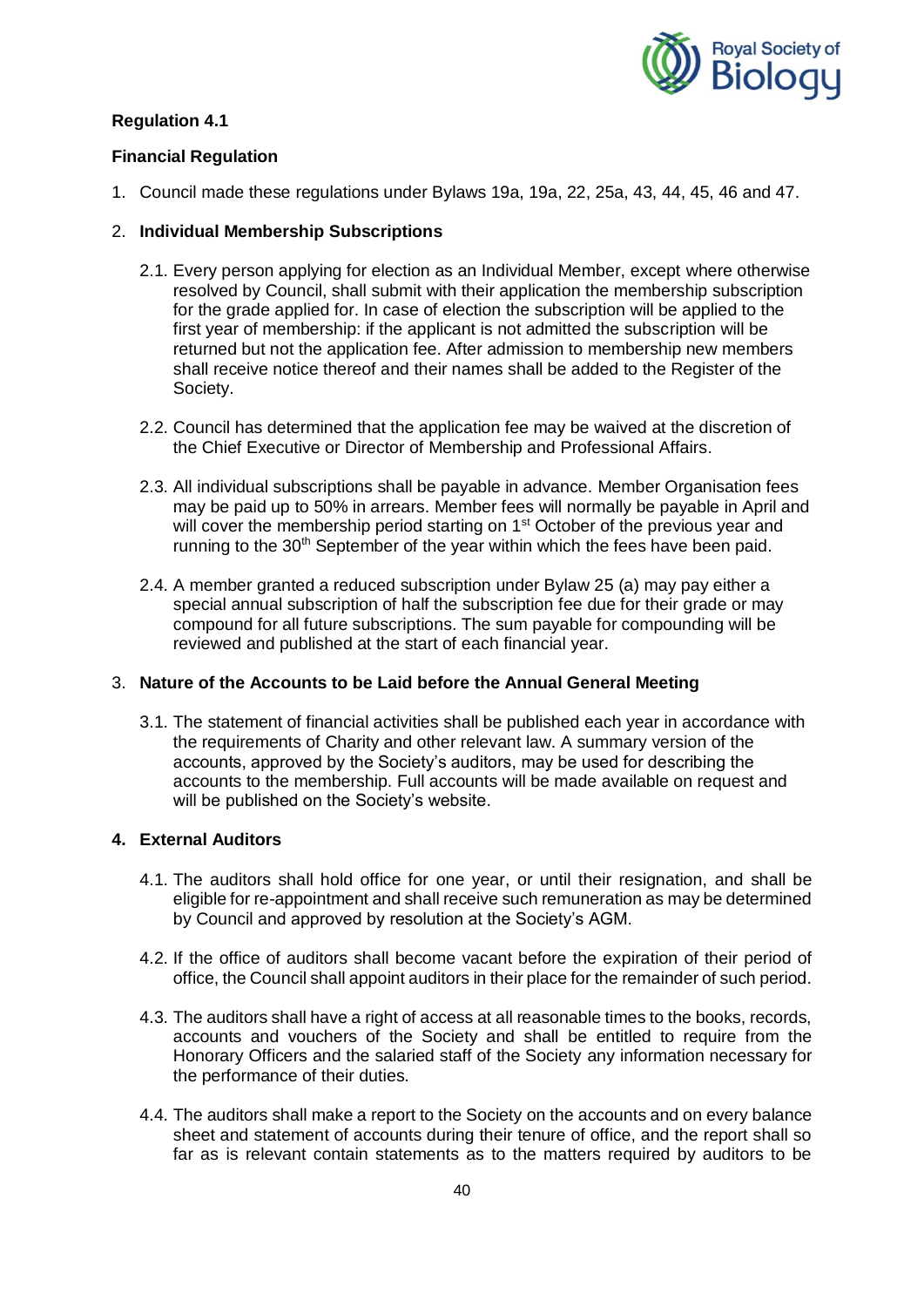

reported upon as if the Society were registered as a company under the Companies Acts. Such report shall be placed before the Society at AGMs and shall be open to inspection by any member of the Society.

4.5. The auditors shall be entitled to attend any AGM of the Society and to receive all notices of any other communications relating to any such meetings which members of the Society are entitled to receive and to be heard at any such meeting which they attend on any part of the business of the meeting which concerns them as auditors.

#### 5. **Administration of Society Funds**

- 5.1. An annual budget prepared by the Chief Executive will be put to Council for approval. After the Council has approved the budget, the Chief Executive shall be responsible for keeping Society expenditure within the budgeted total.
- 5.2. Any member of the Society shall have the right to request to view the Society's accounts by writing to the Chief Executive. Any such request will not be unreasonably rejected taking into account the number of such requests, availability of staff and the need to protect any personal or commercially confidential information or information otherwise restricted by prevailing law.
- 5.3. The Finance Committee shall be responsible to the Council for investing both reserve funds and temporary surpluses on the Society's current account.
- 5.4. The Finance Committee shall ensure that the Chief Executive shall keep such books of account as are necessary to give a true and fair view of the Society's affairs and to explain its transactions. Such books may be electronic.
- 5.5. The Honorary Treasurer, on behalf of the Finance Committee, shall propose the names of the auditors for appointment at the Annual General Meeting.

### 6. **Fees, travelling expenses, prices of goods for sale**

- 6.1. The fees charged, travelling expenses reimbursed and the price of goods for sale shall normally be reviewed by the Finance Committee, on behalf of the Council, as part of the budget calculations.
- 6.2. The Chief Executive shall, taking account of any recommendations from the Finance Committee, be authorised to determine:
	- 6.2.1. the fees charged by the Society, including those for:
		- 6.2.1.1. office accommodation<br>6.2.1.2. contract services
		- contract services
		- 6.2.1.3. affiliation of biological societies and other bodies<br>6.2.1.4. examinations
		- examinations
		- 6.2.1.5. entry to and retention on the Society's registers and directories
		- 6.2.1.6. registration and other fees for conferences;
	- 6.2.2. the level of reimbursement of travelling expenses for Council members, committee members and staff;